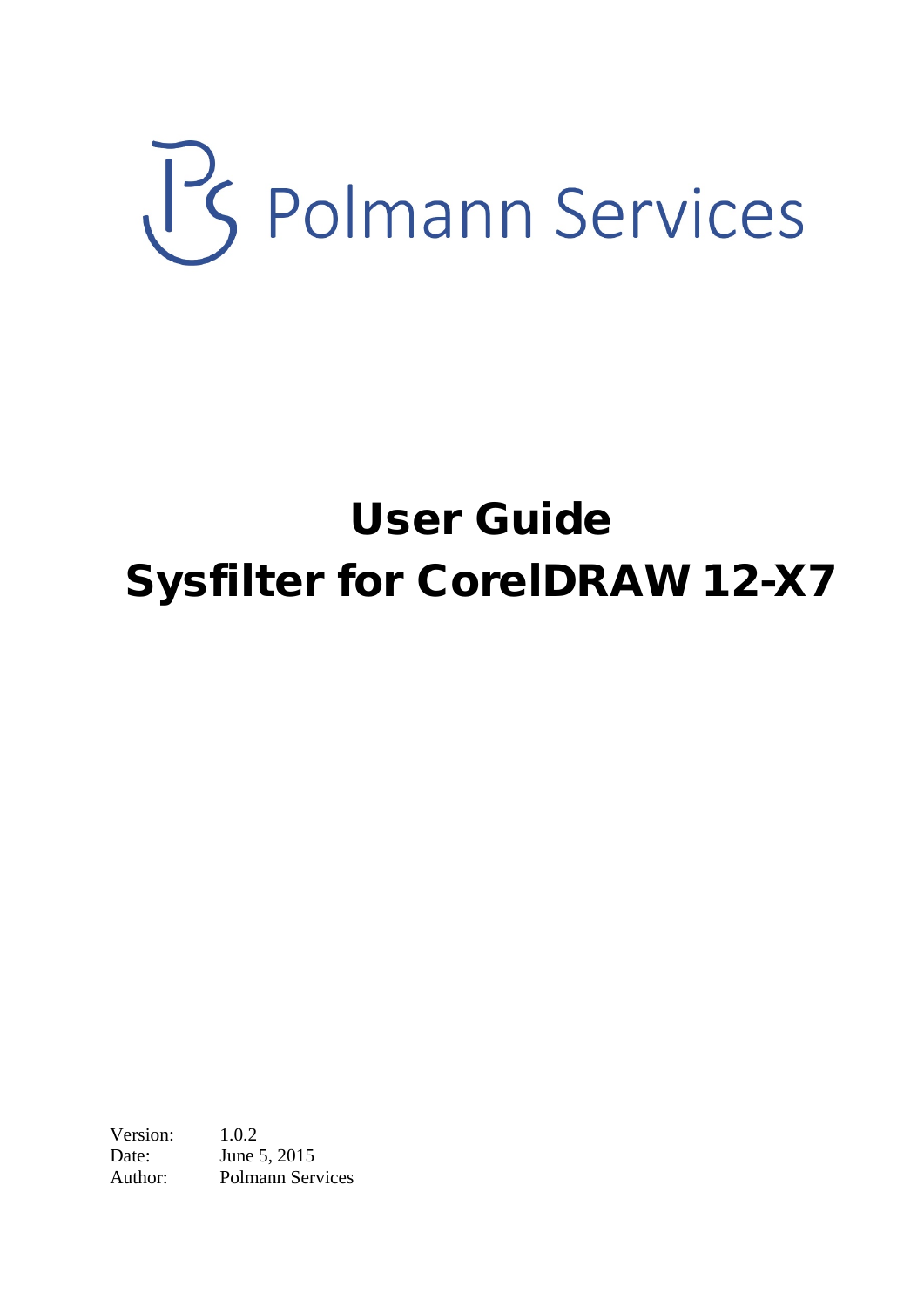# Table of contents

| 1                |                                                                         |                                                               |  |
|------------------|-------------------------------------------------------------------------|---------------------------------------------------------------|--|
| $\boldsymbol{2}$ |                                                                         |                                                               |  |
| 3                |                                                                         |                                                               |  |
|                  | 3.1<br>3.2                                                              |                                                               |  |
| 4                |                                                                         |                                                               |  |
| 5                |                                                                         |                                                               |  |
|                  | 5.1<br>5.2<br>5.2.1<br>5.2.2<br>5.2.3<br>5.2.4<br>5.2.5<br>5.2.6        | License transfer (only applicable for activated software)  11 |  |
| 6                |                                                                         |                                                               |  |
|                  | 6.1<br>6.1.1<br>6.2<br>6.2.1<br>6.2.2<br>6.2.3<br>6.3<br>6.3.1<br>6.3.2 |                                                               |  |
| $\overline{7}$   |                                                                         |                                                               |  |
|                  | 7.1<br>7.2                                                              |                                                               |  |
| 8                |                                                                         |                                                               |  |
|                  | 8.1<br>8.2                                                              |                                                               |  |
| 9                |                                                                         |                                                               |  |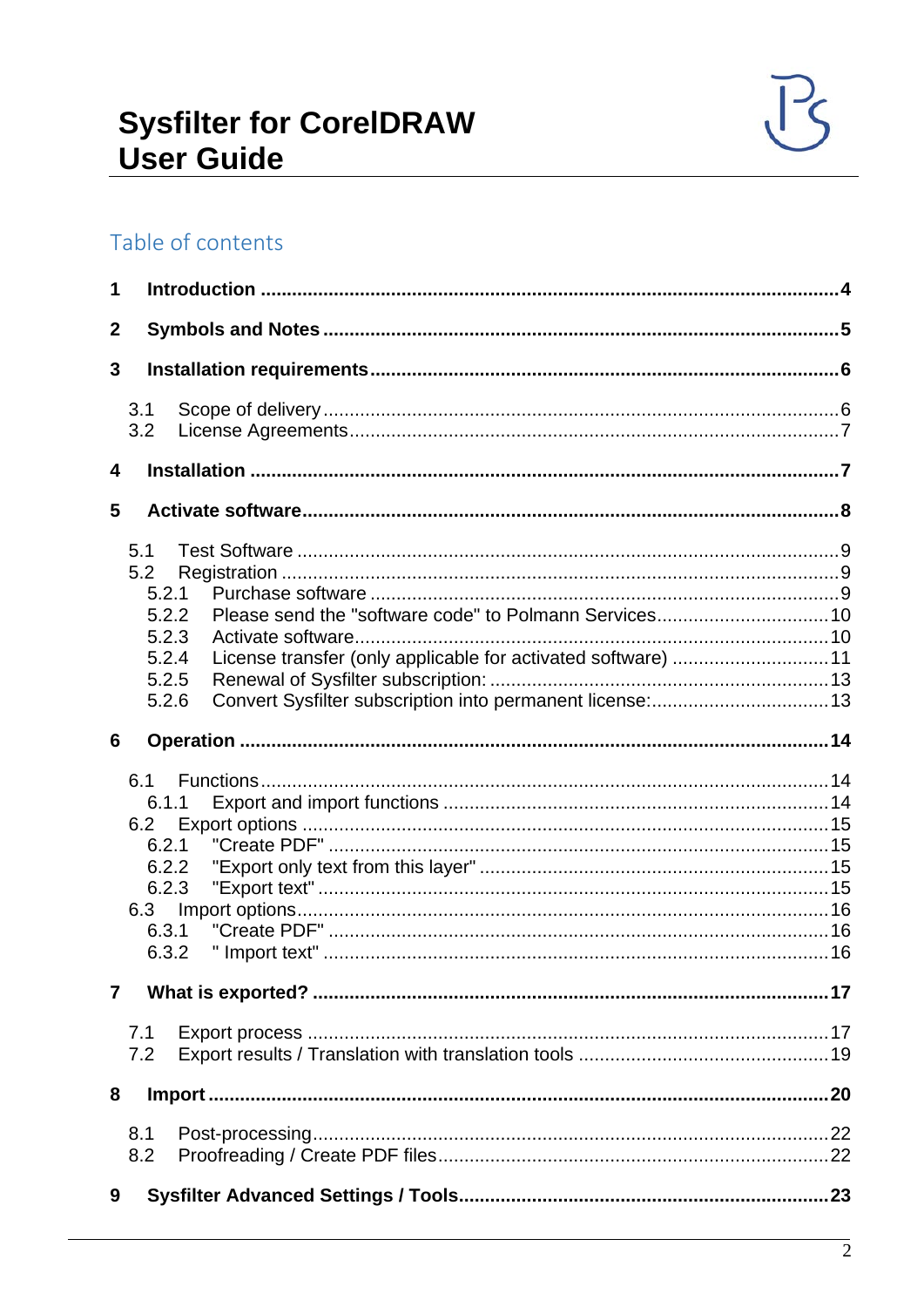| 10 <sup>°</sup> |  |
|-----------------|--|
| 11              |  |
| 11.1            |  |
| 12 <sup>7</sup> |  |
| 13              |  |
| 14              |  |
| 15              |  |
| 16              |  |
| 17              |  |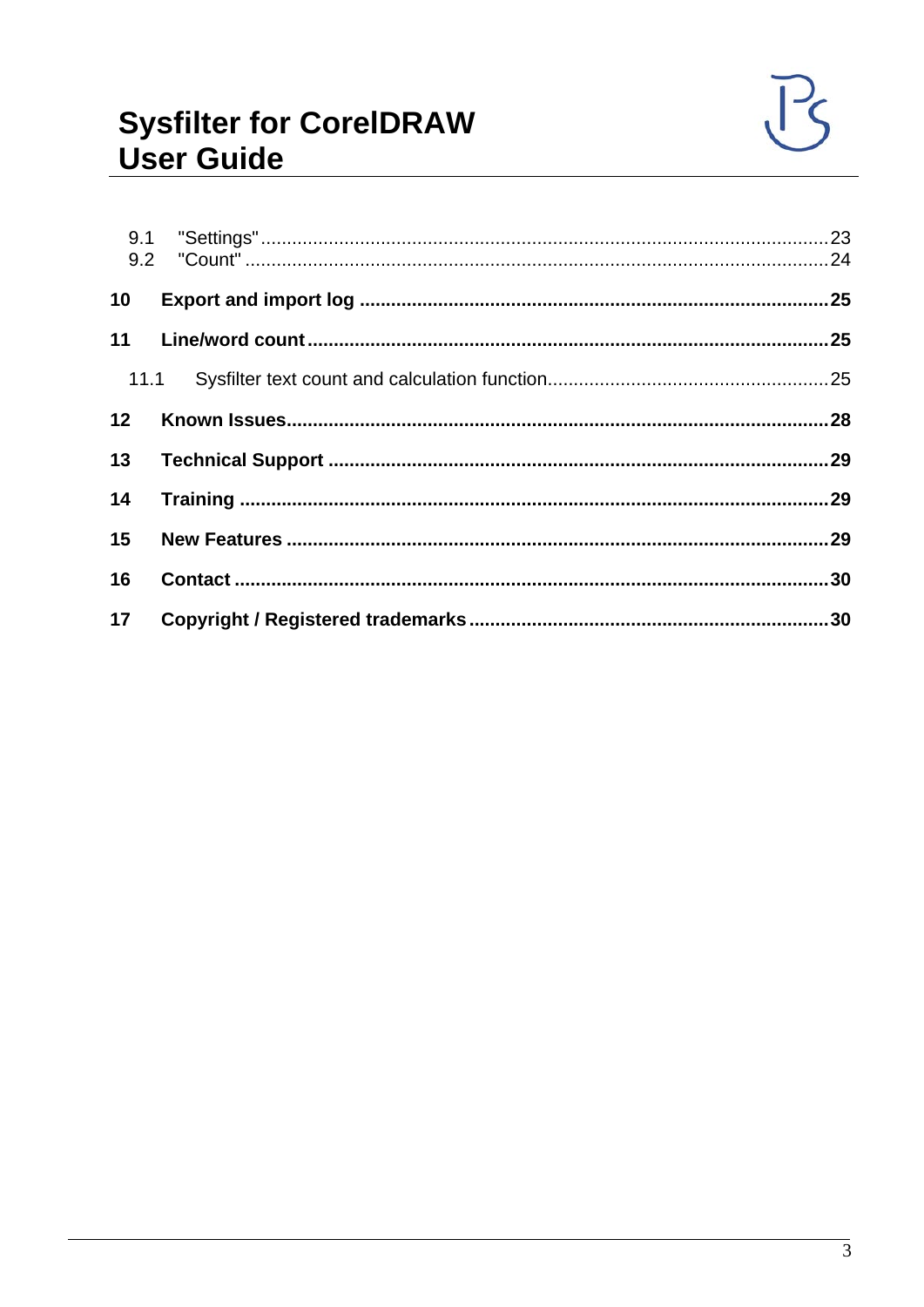# <span id="page-3-0"></span>**1 Introduction**

Our software is easy to use and offers you the possibility to optimize translation pre- and postprocessing tasks. Please read this manual carefully to profit from all the advantages of Sysfilter for CorelDRAW.

Sysfilter for CorelDRAW transfers texts from CorelDRAW to RTF format. The exported texts can be translated or edited in Microsoft Word.

During import and export you can choose to automatically create PDF-files of the CorelDRAW files to use as translation or layout reference files.

Besides the option to overwrite the texts in Microsoft Word it is also possible to translate the texts using translation tools like **SDL Trados, Transit, Wordfast, MemoQ etc.** and to profit from the advantages of translation memory systems. Once you have finished translation, Sysfilter automatically imports the translated texts into the original CorelDRAW files.

Import and export process are documented in a log file. The log file includes process information as well as **line and word count** and a **price calculating function**. Sometimes you might have found it difficult to calculate the translation price of a project including a large number of CorelDRAW-files. The Sysfilter count and calculation function enables you to **calculate the translation price during a simple export/import process**.

Enjoy reading the User Manual and working with Sysfilter.

Your PS Team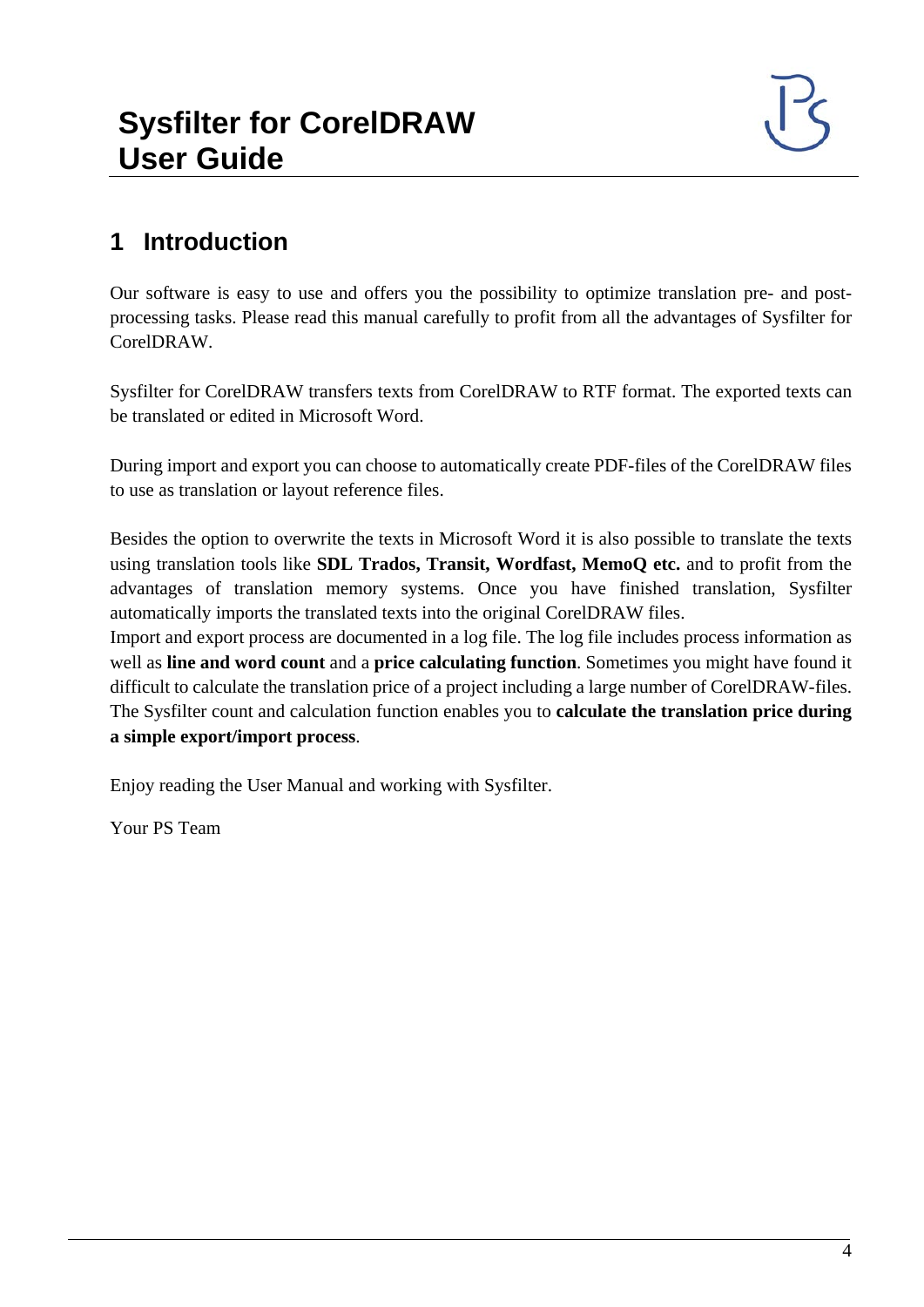## <span id="page-4-0"></span>**2 Symbols and Notes**

It was one of our priorities to design this User Manual as clearly arranged as possible.

We have marked notes that are particularly important or useful as follows:



Notes to be observed specifically. Data security, risk of data loss, etc.



Notes to be observed.



Information on the duration of specific processes.



Useful tips for your daily work.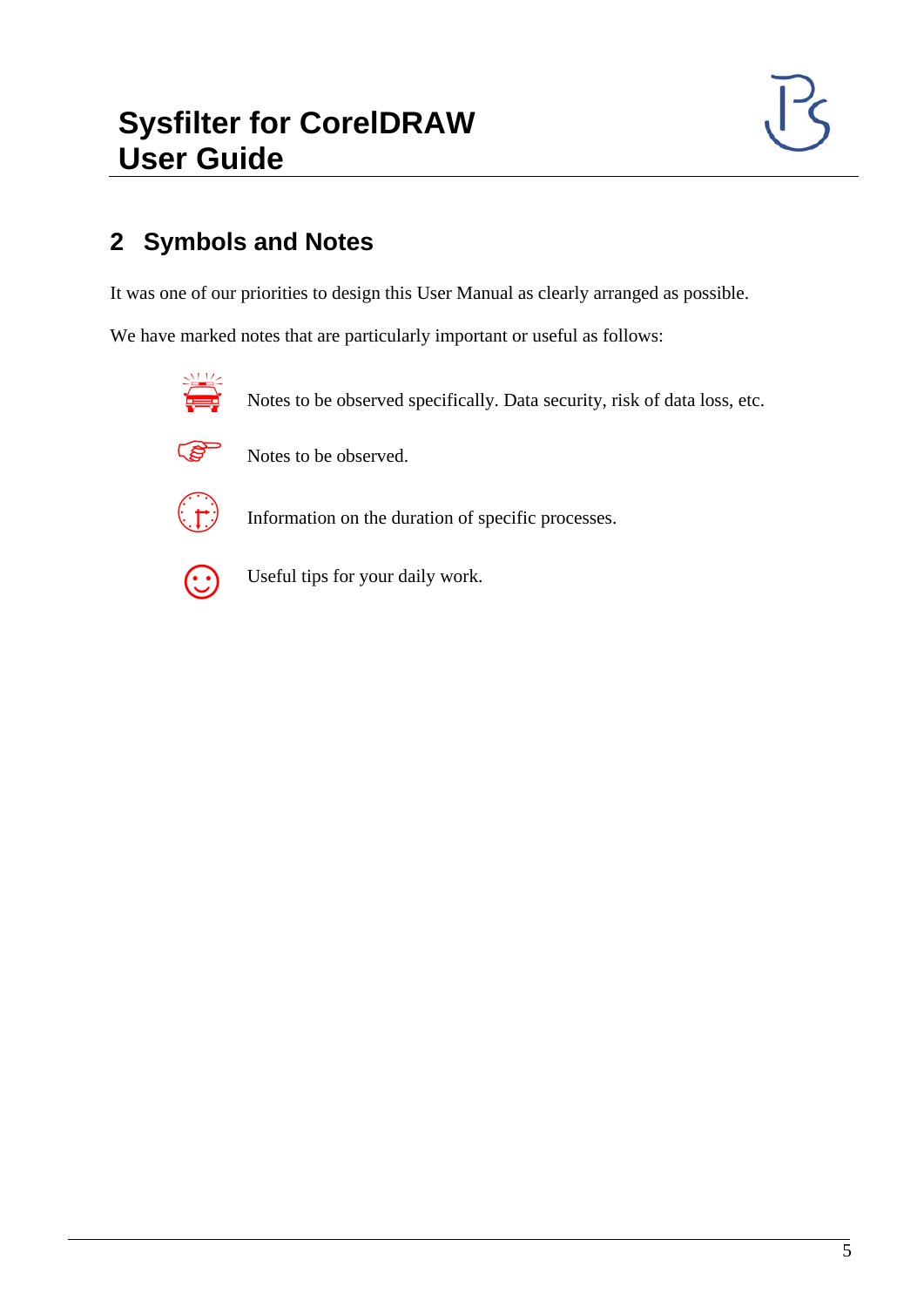#### <span id="page-5-0"></span>**3 Installation requirements**

To use Sysfilter for CorelDRAW the following software needs to be installed on your computer and run without problems:

- **CorelDRAW 12, X3, X4, X5, X6 or X7\***
- **Recommended operating systems:** Windows 7 (32 or 64 bit)\*

Sysfilter for use with Microsoft's Windows operating systems up to version 8.

On Windows 98 operating systems or Windows ME you might not be able to use the full functionality of Sysfilter for CorelDRAW. If you have any doubts, please try out the trial version.



To guarantee full functionality of Sysfilter for CorelDRAW, we recommend, that you update your Microsoft programs to the latest service releases.

Programs marked with an asterisk (\*) are programs of Microsoft Corporation and **not included** in the delivery.

Required disk space: 15 MB

#### <span id="page-5-1"></span>**3.1 Scope of delivery**

The delivery of Sysfilter for CorelDRAW includes:

- the file " setup-Sys4CDRAW....exe "
- User Guide in PDF format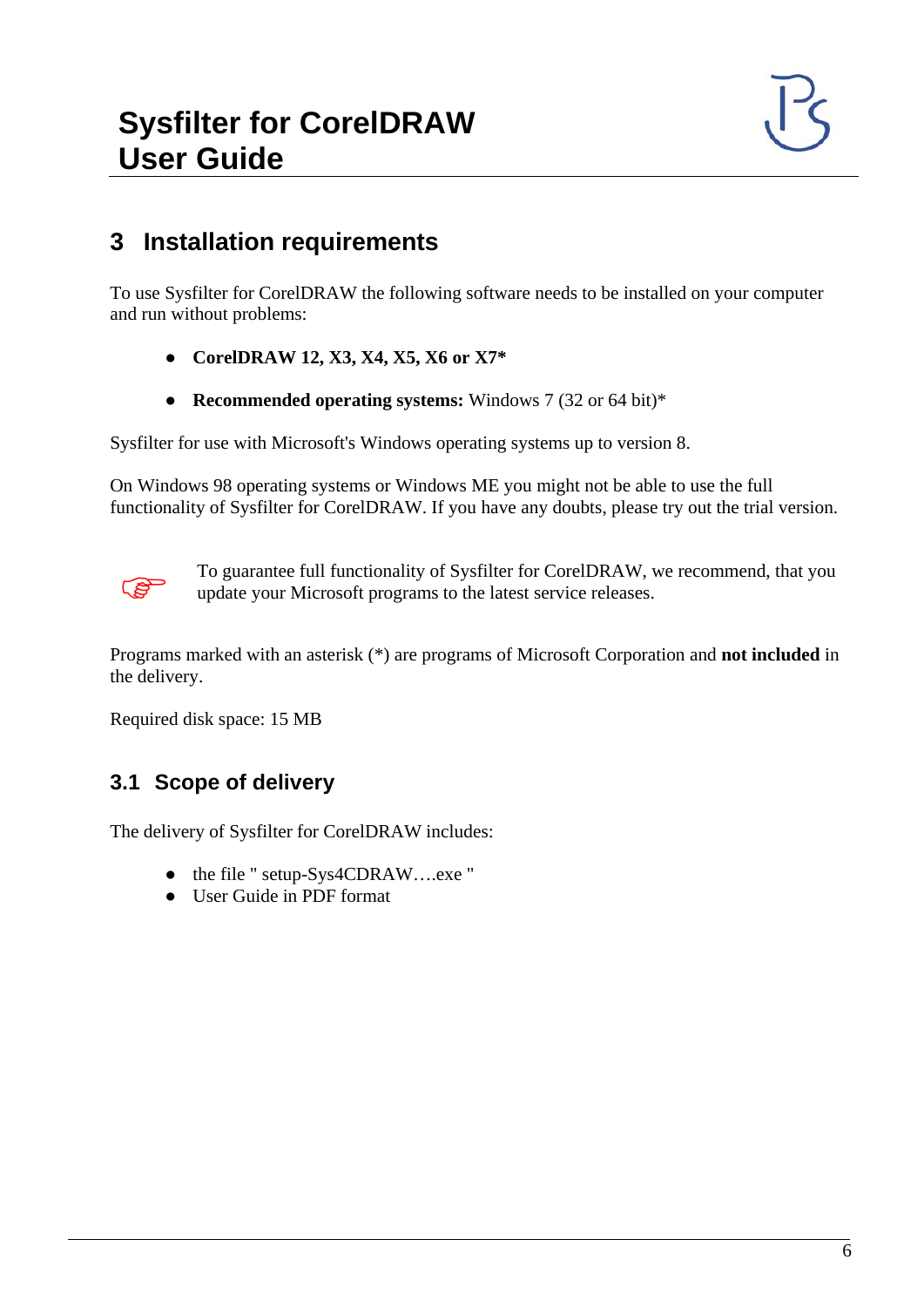#### <span id="page-6-0"></span>**3.2 License Agreements**

The use of Sysfilter is governed by license agreements. You must read and agree to the license agreement terms before using Sysfilter

During the installation process the license agreements will appear on your desktop and you will be asked to read and accept them.

## <span id="page-6-1"></span>**4 Installation**

Installation is very easy. If you are an experienced users, just start the setup file and follow the instructions on the screen.

#### **Installation process in detail:**

- 1. Copy the file " setup-Sys4CDRAW….exe " to a folder on your hard disk
- 2. Double-click on the file "setup-Sys4CDRAW….exe " within your "Windows Explorer" to start the installation process
- 3. Select a language. Here you can switch the language of the Sysfilter user interface to your preferred language (German, English or Spanish). The language setting can be changed any time.
- 4. License Agreements You will now be asked to accept or decline the license agreements. You will only be able to continue the installation process if you accept the license agreements.
- 5. Select the target folder. This folder is used to store the installation files.
- 6. Select the folder for the start menu.
- 7. Click on 'Complete' and Sysfilter for CorelDRAW will be started automatically. Using the Windows start menu you can start Sysfilter at any later time.
- 8. After the start a Welcome Screen will be displayed.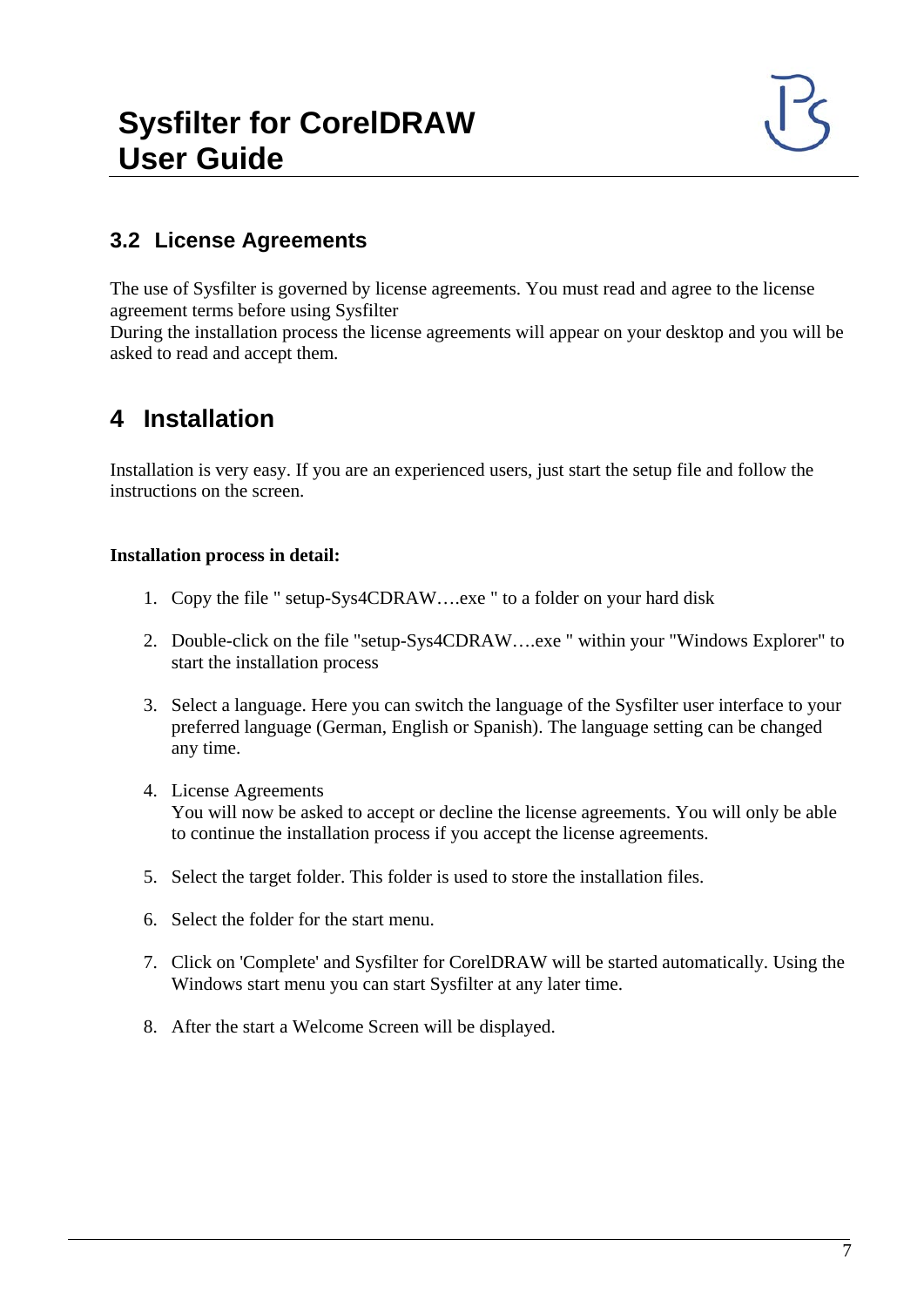### <span id="page-7-0"></span>**5 Activate software**

The full version of this program is activated with an activation key. A different software code is generated during each installation process. For detailed information about the activation please read the following chapters.

Using the activation key you can install Sysfilter on one computer.

If you buy a full version of Sysfilter we will send you an e-mail with your activation key.

Use the "Info" command in the "?" menu to display the registration status of your software.

If you launch the unregistered version of Sysfilter for CorelDRAW the activation screen is displayed:

| <b>Evaluate Sysfilter</b>                                                   |                                                            |
|-----------------------------------------------------------------------------|------------------------------------------------------------|
| day(s) left. During this period the software can be<br>28<br>used for free. |                                                            |
| VJ Evaluate software                                                        |                                                            |
| Registration                                                                | Thank you for using our                                    |
| 图 1) Purchase software                                                      | products. Good speed! If you<br>have any questions, do not |
| to 2) Sending the 'Software code'                                           | hesitate to ask us.                                        |
| Software code: 244B6469-4778-AA9B-EA60-E07B - S4\                           |                                                            |
|                                                                             | <b>En Support</b>                                          |
|                                                                             |                                                            |
| <sup>2</sup> 3) Activate software                                           | Or visit our website:                                      |
| <b>License transfer</b>                                                     | www.polmannshop.com                                        |
| License transfer                                                            |                                                            |
| Info                                                                        | English                                                    |
|                                                                             |                                                            |
|                                                                             | Deutsch                                                    |
|                                                                             |                                                            |
| $2$ Info<br><b>G</b> Close                                                  | Español                                                    |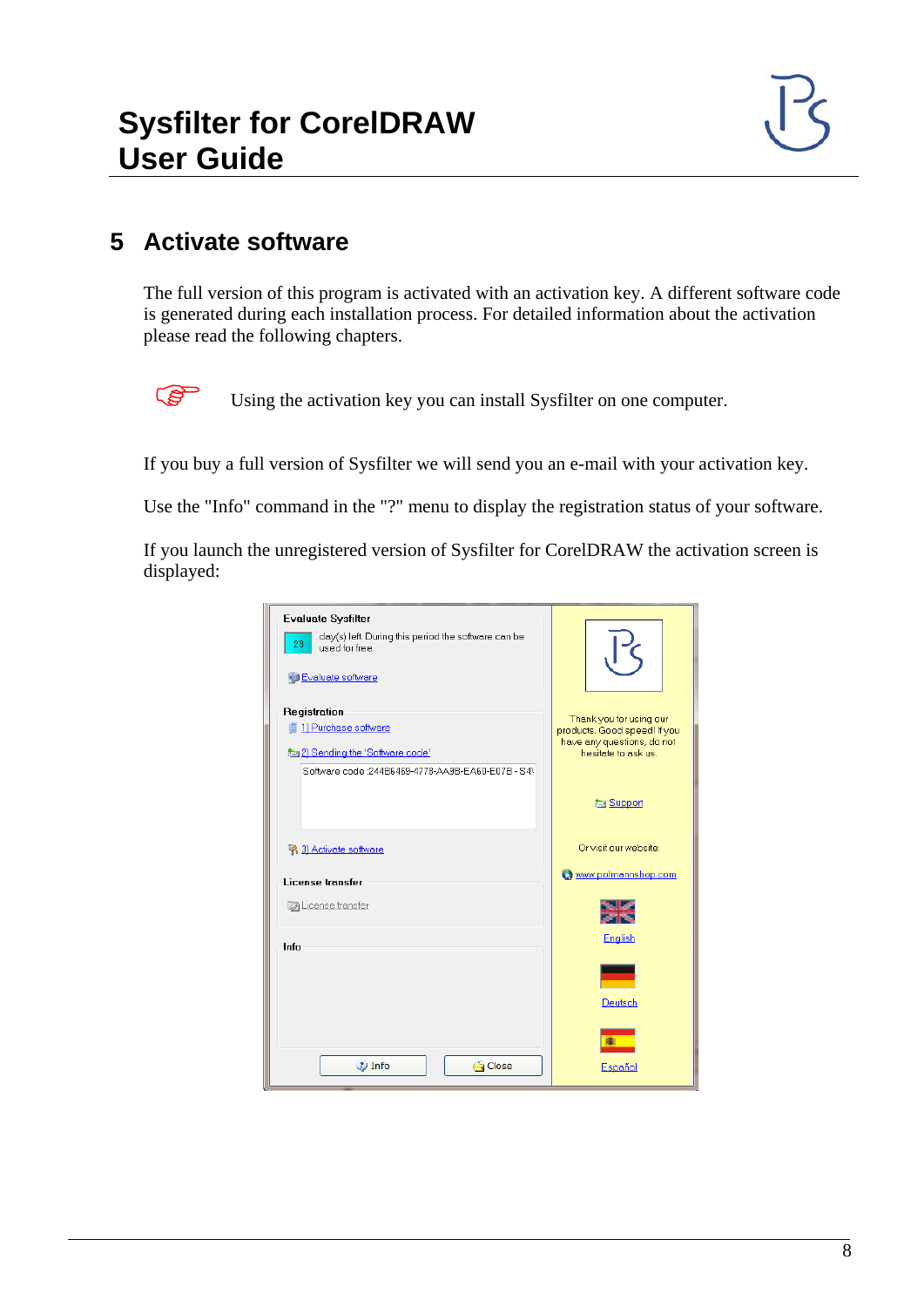You can select one of the following options:

- Test Software
- Registration
	- 1) Purchase software.
	- 2) Please send the "software code"
	- 3) Activate software
- License transfer (only applicable for activated software)

#### <span id="page-8-0"></span>**5.1 Test Software**

You may test Sysfilter during a period of 28 days at no charge and use of all functions. In the upper left corner a counter is displayed, which indicates how long the software can be started in testing mode. After the software is activated, instead of the counter the letter "A" is displayed.



 The trial version permits you to select a maximum of 10 files. In the export file, the term "trial version" is inserted. Some functions are restricted.

#### <span id="page-8-1"></span>**5.2 Registration**

If you want to use the full version without restrictions, please proceed as follows:

#### <span id="page-8-2"></span>**5.2.1 Purchase software**

Click the link "Purchase software" in the activation screen. The link will lead you to the Polmann Services website, where you can find detailed information about how you can order Sysfilter.



 Or you can simply purchase Sysfilter by sending us an email or a fax including your order.

e-mail: [sales@polmannservices.com](mailto:wpolmann@polmannservices.com) The current contact data is provided on our Website.

Be sure to include your name, address, and email address. Or just order via the Online Shop on our website [http://www.polmannshop.com/.](http://www.polmannshop.com/)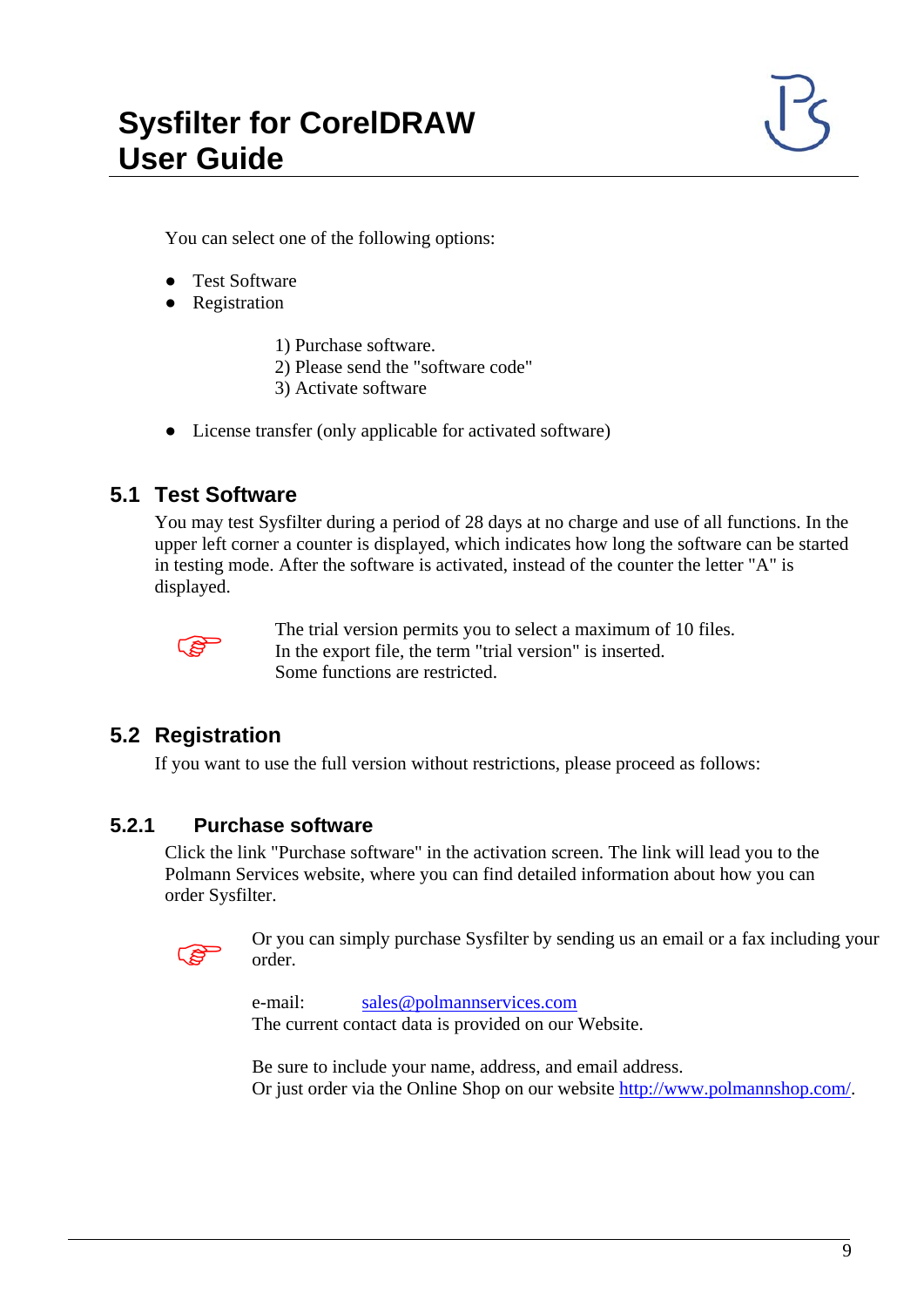#### <span id="page-9-0"></span>**5.2.2 Please send the "software code" to Polmann Services**

After you have completed the ordering process, please send us the software code of your Sysfilter installation. Please click on the link "Please send the software code" an e-mail message will open automatically. The software code generated during installation will be displayed in the reference line. Simply send this email to **key@polmannservices.com.** Alternatively, you can copy the software code manually from the subjacent text field into an e-mail.

#### <span id="page-9-1"></span>**5.2.3 Activate software**

After we received your order and your software code, we will send you an activation key within 24 hours (on working days).

For software activation please click the link "Activate software" in the activation screen. The following entry box will be displayed.

|                  | Please enter your unlock key below exactly as<br>you received it. Click on "Activate" to release<br>the software or on "Cancel" to cancel. |
|------------------|--------------------------------------------------------------------------------------------------------------------------------------------|
| Software code:   | E8199C1D-26F5-4EA8-E211-1723                                                                                                               |
| Activation code: |                                                                                                                                            |
|                  | X Cancel<br><b>R</b> Activate                                                                                                              |

Enter the activation key into the field "Activation key" and click on "Activate". A confirmation message will be displayed.

#### **The software is now activated!**

After the activation process has been completed without errors, the letter "A" will be displayed in the upper left corner of the activation screen.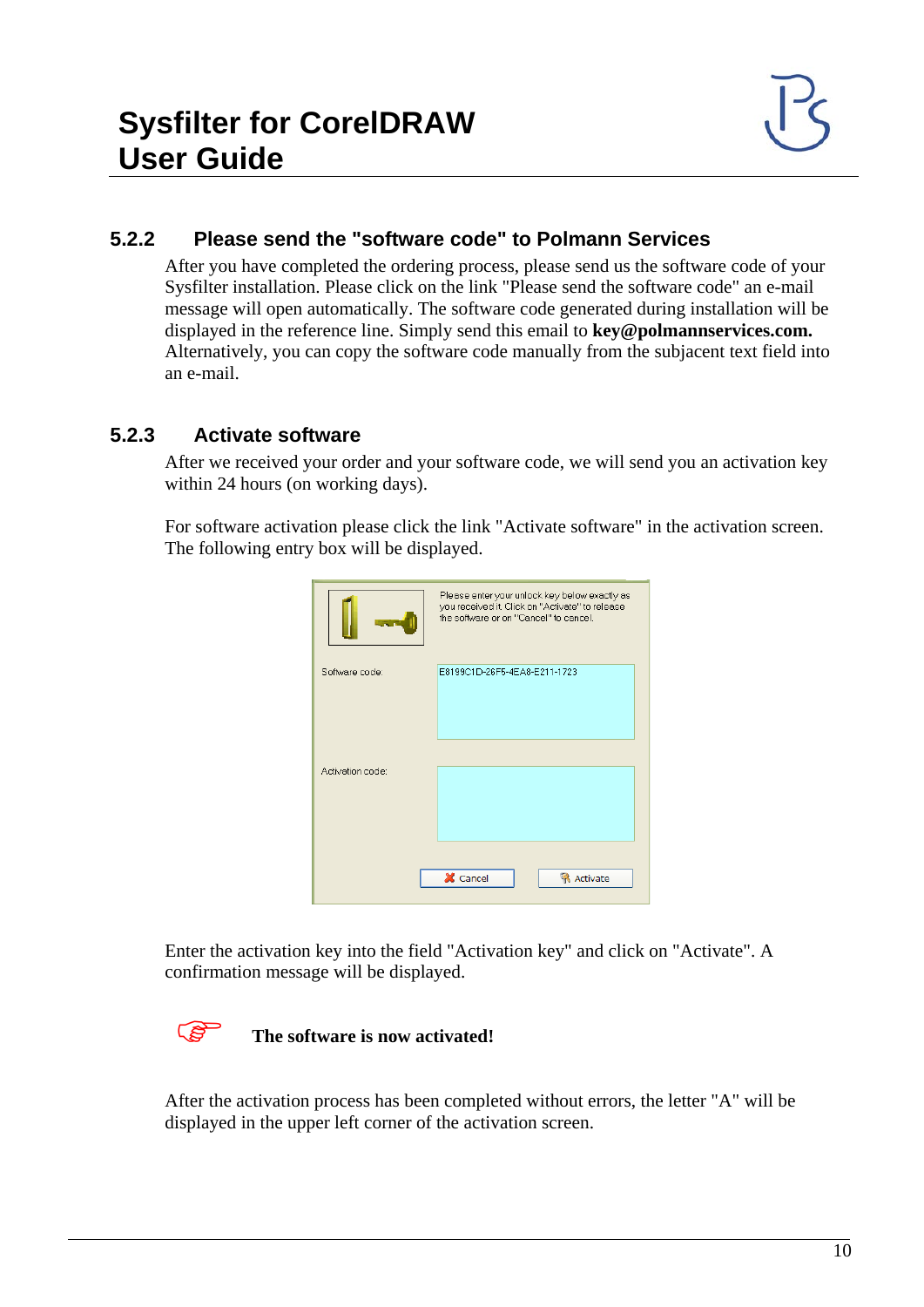#### <span id="page-10-0"></span>**5.2.4 License transfer (only applicable for activated software)**

If you want to install and use your already activated Sysfilter software on a new PC you have the possibility to transfer your license.



 If you transfer the license, the activation on your previous computer will be deleted. The software will be changed again into the test mode.

On the target machine, the same Sysfilter version should be installed. A transfer using different versions is not supported.

#### **To transfer your license proceed as follows:**

- 1. Start the Sysfilter program on your "old" computer.
- 2. To do so, go to the main menu and click "?" and then "Register software". The activation screen will be displayed.
- 3. Click the link "Transfer license".
- 4. Use the field "Enter software code of the target PC:" to enter the software code of the new PC.

| Go to the target PC and write down the new software<br>code. Paste the new software code in the following<br>text field and click on "License transfer". A new<br>activation code will be created. |                                       |                  |  |  |  |
|----------------------------------------------------------------------------------------------------------------------------------------------------------------------------------------------------|---------------------------------------|------------------|--|--|--|
|                                                                                                                                                                                                    | Enter software code of the target PC: |                  |  |  |  |
| 44AE0B5E-AA47-4191-2CBD-B551                                                                                                                                                                       |                                       |                  |  |  |  |
|                                                                                                                                                                                                    |                                       |                  |  |  |  |
|                                                                                                                                                                                                    |                                       |                  |  |  |  |
|                                                                                                                                                                                                    |                                       |                  |  |  |  |
|                                                                                                                                                                                                    |                                       |                  |  |  |  |
|                                                                                                                                                                                                    |                                       |                  |  |  |  |
|                                                                                                                                                                                                    |                                       |                  |  |  |  |
|                                                                                                                                                                                                    |                                       |                  |  |  |  |
| <b>⊖ Close</b>                                                                                                                                                                                     |                                       | Fransfer license |  |  |  |
|                                                                                                                                                                                                    |                                       |                  |  |  |  |
|                                                                                                                                                                                                    |                                       |                  |  |  |  |

5. After that click on the "Transfer license" button.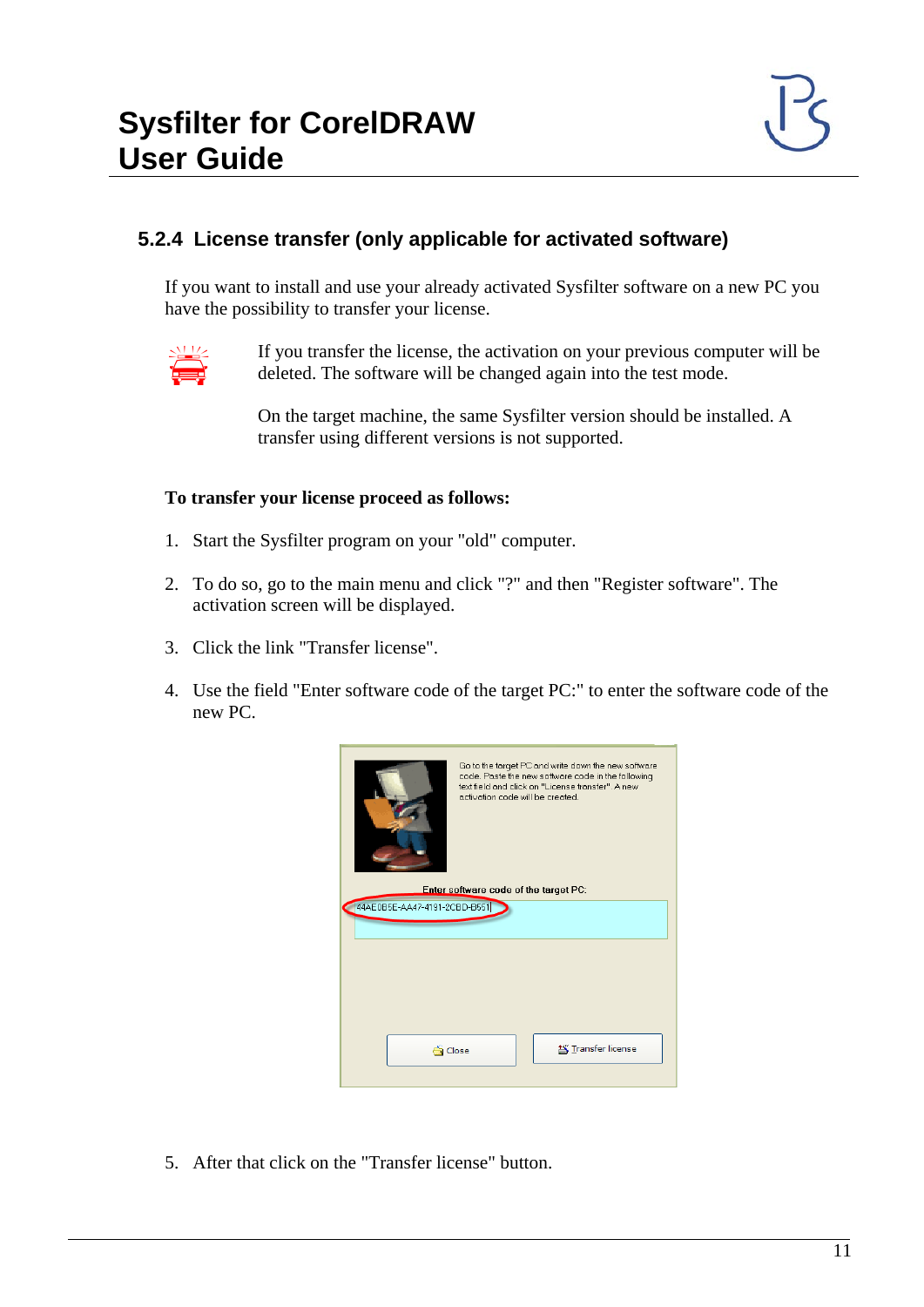6. The bottom text field now shows the new activation key.

| Please write down the new activation code or copy it<br>to the clipboard. Activate the software on the target<br>PC using this code.<br>Enter software code of the target PC: |                              |                         |  |  |  |
|-------------------------------------------------------------------------------------------------------------------------------------------------------------------------------|------------------------------|-------------------------|--|--|--|
|                                                                                                                                                                               | 44AE0B5E-AA47-4191-2CBD-B551 |                         |  |  |  |
| This is the new activation code:                                                                                                                                              |                              |                         |  |  |  |
| 8594A6C0-85239A0A-B36F620E-ABE27073                                                                                                                                           |                              |                         |  |  |  |
|                                                                                                                                                                               |                              |                         |  |  |  |
| <del>ක</del> ි Close                                                                                                                                                          |                              | 塔 --> Copy to clipboard |  |  |  |

Use this activation key to activate the software on the target PC. Note down this key or copy it into an e-mail.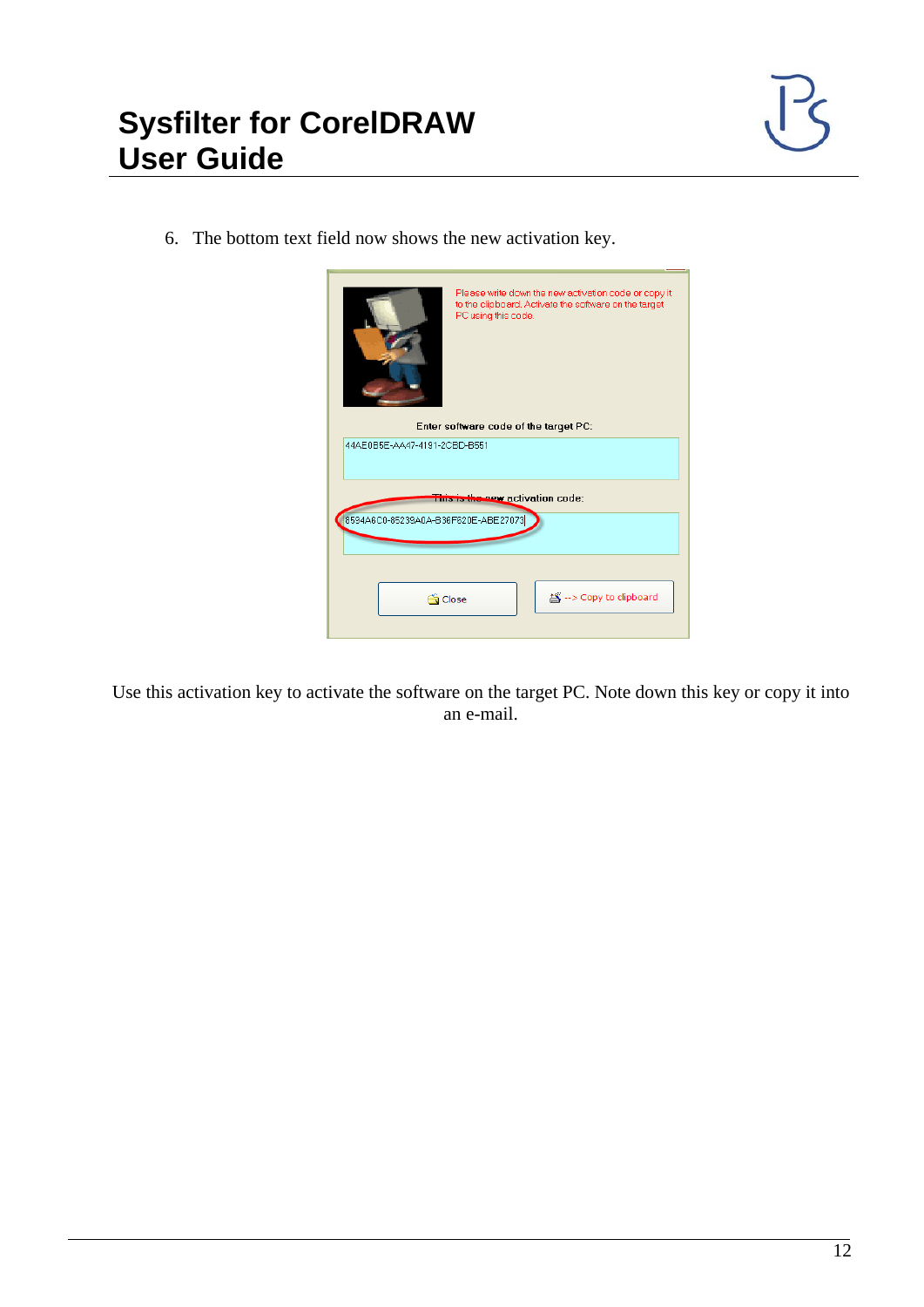#### <span id="page-12-0"></span>**5.2.5 Renewal of Sysfilter subscription:**

To renew your Sysfilter subscription during the subscription period, proceed as follows:

1) In the Menu click on "?" --> "Register Software..."

2) Click on "Renew Sysfilter subscription"

3) Copy the newly released Software Key into a mail which you send to Polmann Services. We will send you an Activation Key.

4) Enter the Activation Key into the bottom field.

5) Click on the button "Activate".

--> The Software subscription has been renewed!

#### <span id="page-12-1"></span>**5.2.6 Convert Sysfilter subscription into permanent license:**

To convert your Sysfilter subscription into a permanent license during the subscription period, proceed as follows:

1) In the Menu click on "?" --> "Register Software..."

2) Click on "Renew Sysfilter subscription"

3) Copy the newly released Software Key into a mail which you send to Polmann Services. We will send you an Activation Key.

4) Enter the Activation Key into the bottom field.

5) Click on the button "Activate".

--> The software subscription has been converted into a permanent license!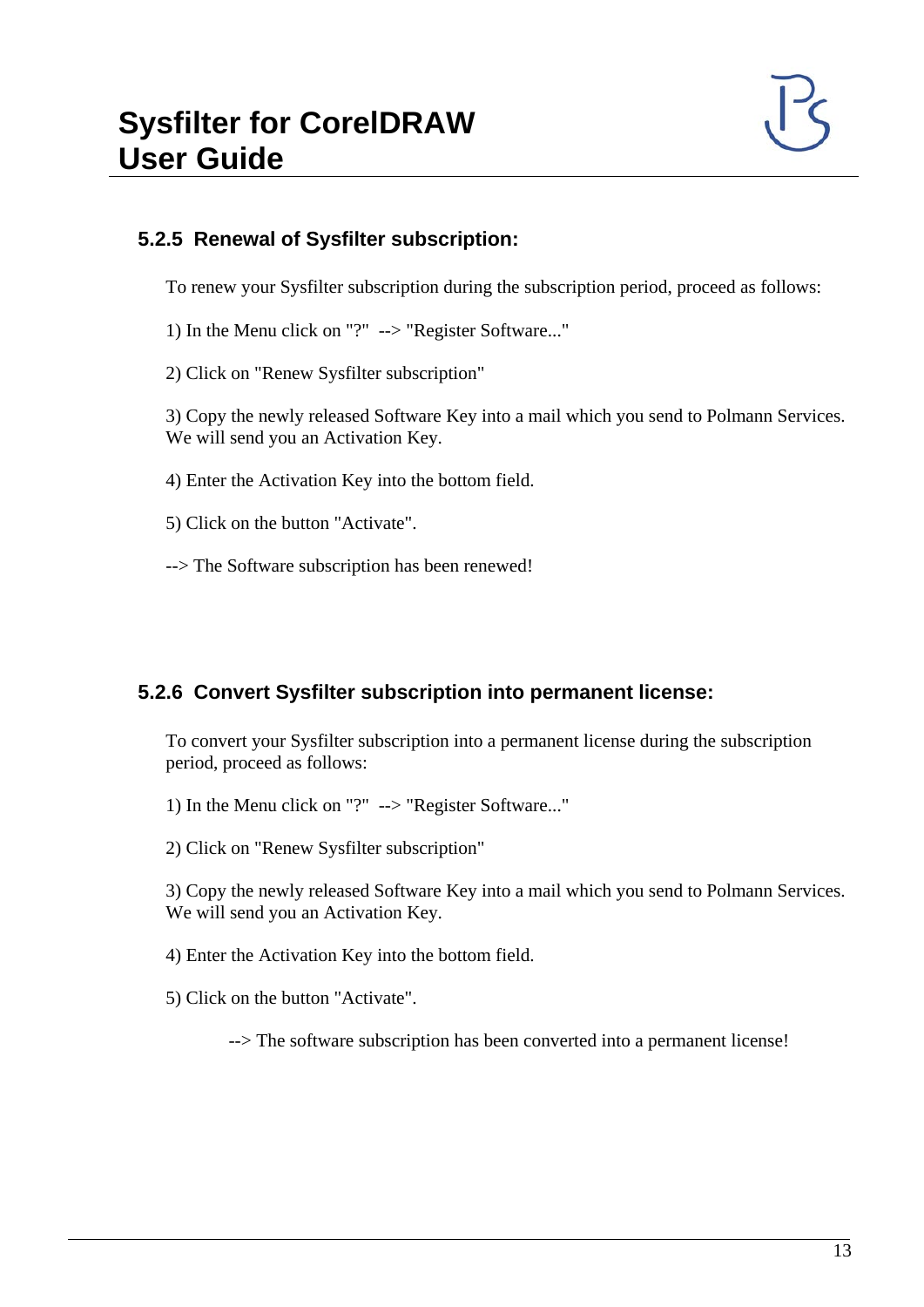# <span id="page-13-0"></span>**6 Operation**

The interface of Sysfilter for CorelDRAW is easy to use. Follow your intuition. Sysfilter for CorelDRAW provides the following functions:

#### <span id="page-13-1"></span>**6.1 Functions**

#### <span id="page-13-2"></span>**6.1.1 Export and import functions**

Main view with activated export options:

| $\overline{\mathbf{x}}$<br>sco Sysfilter for CorelDraw (12, X3, X4, X5, X6, X7) - Build 1          |                                                                                                                                                                                                                                                                                                                                                               |  |                         |  |  |
|----------------------------------------------------------------------------------------------------|---------------------------------------------------------------------------------------------------------------------------------------------------------------------------------------------------------------------------------------------------------------------------------------------------------------------------------------------------------------|--|-------------------------|--|--|
| File Projects Tools ?                                                                              |                                                                                                                                                                                                                                                                                                                                                               |  |                         |  |  |
| S' S: MDS_ECM_E\Sysfilt]                                                                           | Select files:<br>(12)                                                                                                                                                                                                                                                                                                                                         |  | CorelDraw files (*.cdr) |  |  |
| $\blacksquare$ s $\Lambda$<br><b>Checks</b><br>$\Box$ cdrx4<br><del>∰</del> ljan<br><b>in</b> test | 03 Ausbildung PM.cdr<br>1.cdr<br>Artikelnummer.cdr<br>Autocopia_de_sequridad_de03 Ausbildung PM.cdr<br>Grafik1-11 shapes.cdr<br>GrupierterText.cdr<br>Otrax015.cdr<br>Produktschlüssel_LDA_x4.cdr<br>Sicherungskopie_von_03 Ausbildung PM.cdr<br>Sicherungskopie_von_1.cdr<br>Sicherungskopie_von_Artikelnummer.cdr<br>Sicherungskopie_von_GrupierterText.cdr |  |                         |  |  |
| Export options:   Import options:  <br>$\overline{\mathsf{v}}$ Create PDF                          | Select all<br>Export only text from this layer:                                                                                                                                                                                                                                                                                                               |  | <b>Export text</b>      |  |  |
| [Figure $10$ ]                                                                                     |                                                                                                                                                                                                                                                                                                                                                               |  |                         |  |  |

1. Selection of drive and directories (left side at the top). Export: Select the directory where you copied the visa files to. Import: Select the directory where you copied the translated rtf files and the CorelDRAW files to.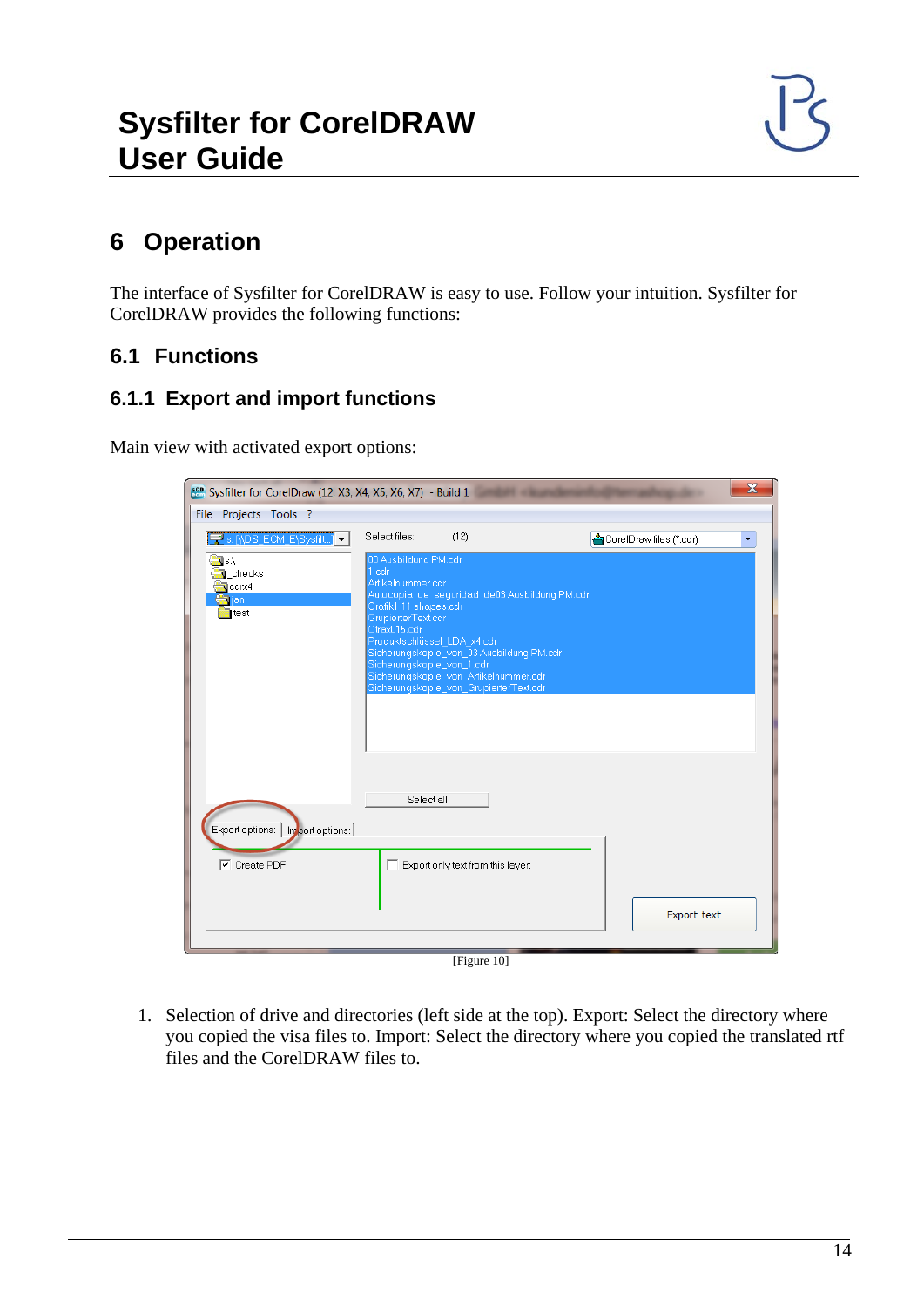- 2. Selection of the file types in the combo box (at the top, right).
	- In order to **export** the files select **"CorelDRAW files (\*.cdr)"** All CorelDRAW files in the selected directory are displayed.
	- In order to **import** the files select **"RTF-files (\*.rtf)"** All RTF files in the selected directory are displayed.
	- In order to display an overview of all files select **"All files (\*.\*)"**. All files in the selected directory are displayed.
- 3. Selection of the files for export or import. By default all files in the actual folder are selected. The customary commands of Windows permits to select single or several files.

#### <span id="page-14-0"></span>**6.2 Export options**

Several export options are provided:

#### <span id="page-14-1"></span>**6.2.1 "Create PDF"**

During the export process PDF files of all selected CorelDRAW files are generated. The PDF files can be used as reference material during translation, proofreading and post layout processes.

#### <span id="page-14-2"></span>**6.2.2 "Export only text from this layer"**

Enter the layer name into the text box which contains texts you want to export. The export files contain only text from the selected layers.

#### <span id="page-14-3"></span>**6.2.3 "Export text"**

Click on the button "**Export Text**". Export of text from CorelDRAW document will be started.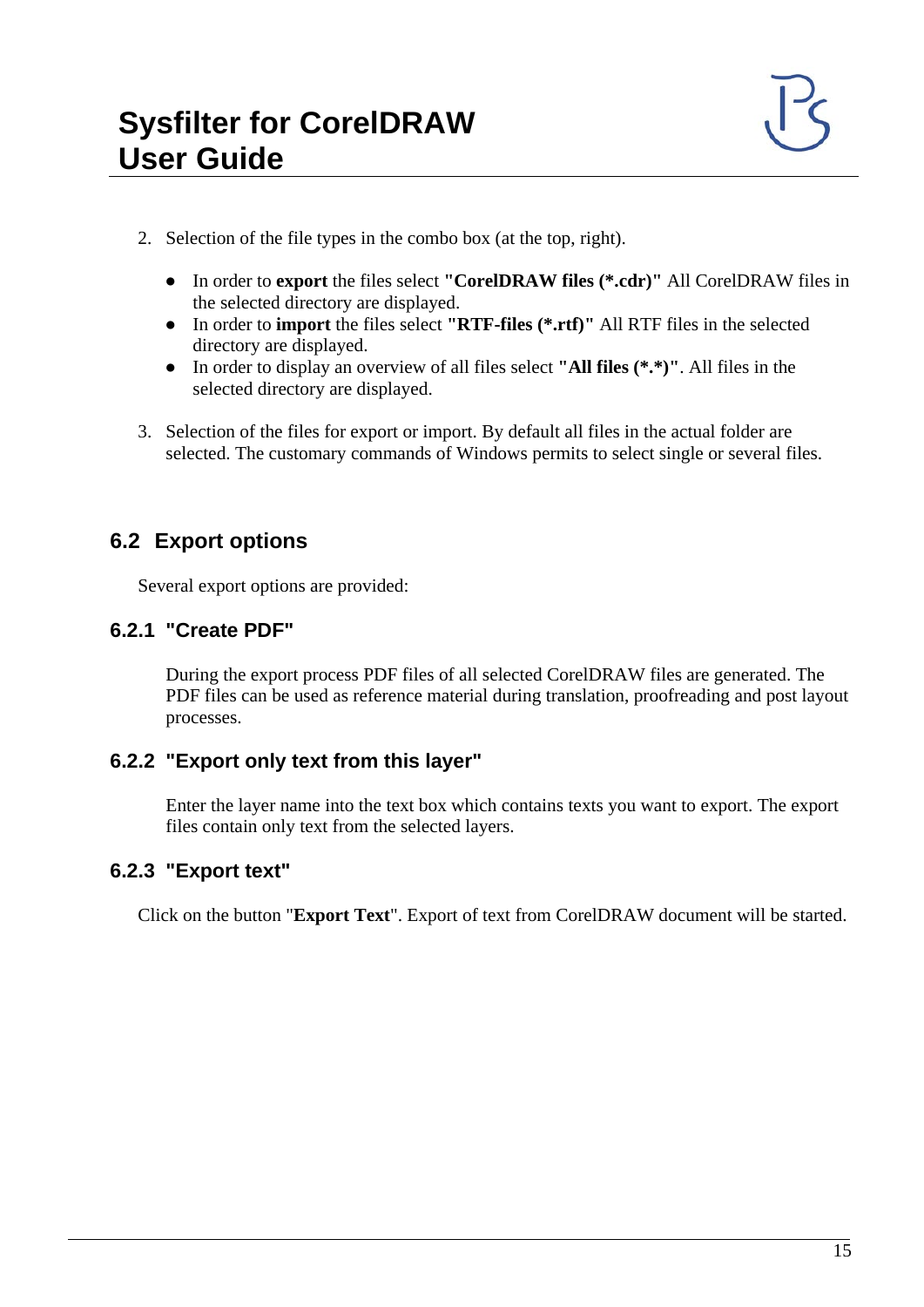#### <span id="page-15-0"></span>**6.3 Import options**

Click on the tab page "Import options" and select the desired options.

| $\mathbf x$<br>See Sysfilter for CorelDraw (12, X3, X4, X5, X6, X7) - Build 1                         |                                                                                                                                    |  |                            |  |  |
|-------------------------------------------------------------------------------------------------------|------------------------------------------------------------------------------------------------------------------------------------|--|----------------------------|--|--|
| File Projects Tools ?                                                                                 |                                                                                                                                    |  |                            |  |  |
| E s: [\\DS_ECM_E\Sysfilt] ▼                                                                           | Select files:<br>(6)                                                                                                               |  | <b>合</b> RTF files (*.rtf) |  |  |
| $\bigcirc$<br><b>S</b> _checks<br>$\blacksquare$ cdrx4<br><mark>≝a</mark> ljan<br>$\blacksquare$ test | 03 Ausbildung PM.cdr.rtf<br>1.cdr.rtf<br>Artikelnummer.cdr.rtf<br>GrupierterText.cdr.rtf<br>Otrax0152.cdr.rtf<br>Otrax015s.cdr.rtf |  |                            |  |  |
|                                                                                                       |                                                                                                                                    |  |                            |  |  |
|                                                                                                       | Select all                                                                                                                         |  |                            |  |  |
| Export options:   Import options:                                                                     |                                                                                                                                    |  |                            |  |  |
| $\boxed{\mathbf{v}}$ Create PDF                                                                       |                                                                                                                                    |  |                            |  |  |
|                                                                                                       |                                                                                                                                    |  | Import text                |  |  |
|                                                                                                       |                                                                                                                                    |  |                            |  |  |

[Figure 11]

#### <span id="page-15-1"></span>**6.3.1 "Create PDF"**

During the export process PDF files of all selected CorelDRAW files are generated. The PDF files can be used as reference material during translation, proofreading and post layout processes.

#### <span id="page-15-2"></span>**6.3.2 " Import text"**

Import of text from RTF files back into original file format will be started. The RTF files and the CorelDraw files must be placed in the same folder.



 Please make sure that file names have not been changed during translation, otherwise the files will not be recognized.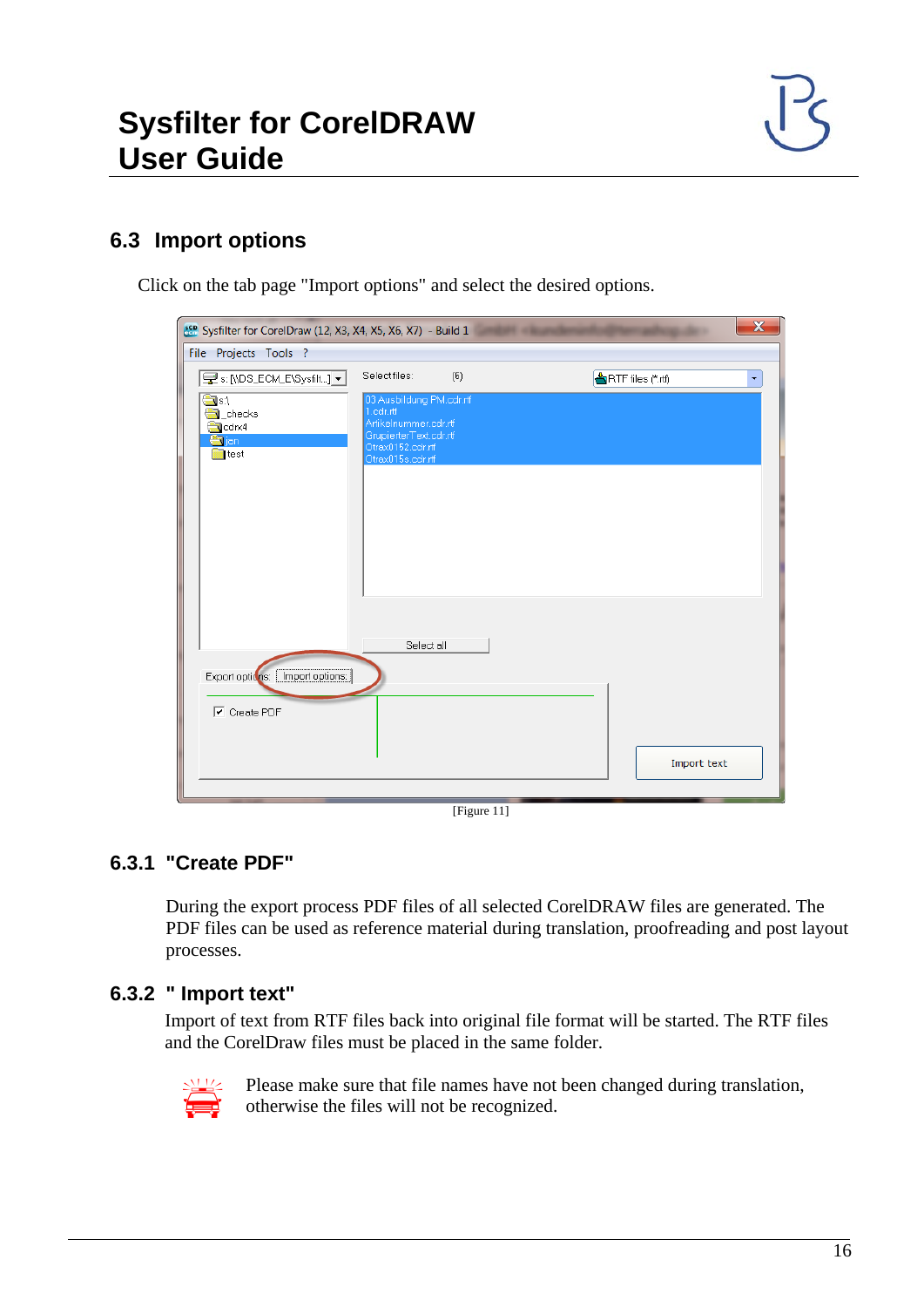# <span id="page-16-0"></span>**7 What is exported?**

Sysfilter for CorelDRAW exports and imports all text objects of a CorelDRAW file.

#### <span id="page-16-1"></span>**7.1 Export process**

Select the folder in which the CorelDRAW files are located. The CorelDRAW files are displayed, as shown in fig. 14.

Perform the settings you want:

1. Select "CorelDRAW files (\*.cdr)" in the combo box in the right corner.

| sco. Sysfilter for CorelDraw (12, X3, X4, X5, X6, X7) - Build 1                  |                                                                                                                                                                                                                                                                                                                                                               | $\overline{\mathbf{x}}$ |
|----------------------------------------------------------------------------------|---------------------------------------------------------------------------------------------------------------------------------------------------------------------------------------------------------------------------------------------------------------------------------------------------------------------------------------------------------------|-------------------------|
| File Projects Tools ?                                                            |                                                                                                                                                                                                                                                                                                                                                               |                         |
| S' & NDS_ECM_E\Sysfilt]                                                          | Select files:<br>(12)                                                                                                                                                                                                                                                                                                                                         | CorelDraw files (*.cdr) |
| <b>Sil</b> s:\<br><b>N</b> _checks<br>alcdrx4<br><b>en</b> jan<br><b>is test</b> | 03 Ausbildung PM.cdr<br>1.cdr<br>Artikelnummer.cdr<br>Autocopia_de_sequridad_de03 Ausbildung PM.cdr<br>Grafik1-11 shapes.cdr<br>GrupierterText.cdr<br>Otrax015.cdr<br>Produktschlüssel_LDA_x4.cdr<br>Sicherungskopie_von_03 Ausbildung PM.cdr<br>Sicherungskopie_von_1.cdr<br>Sicherungskopie_von_Artikelnummer.cdr<br>Sicherungskopie_von_GrupierterText.cdr |                         |
|                                                                                  | Select all                                                                                                                                                                                                                                                                                                                                                    |                         |
| Export options:<br>Import options:                                               |                                                                                                                                                                                                                                                                                                                                                               |                         |
| $\overline{\triangledown}$ Create PDF                                            | Export only text from this layer:                                                                                                                                                                                                                                                                                                                             | Export text             |
|                                                                                  | [Figure 14]                                                                                                                                                                                                                                                                                                                                                   |                         |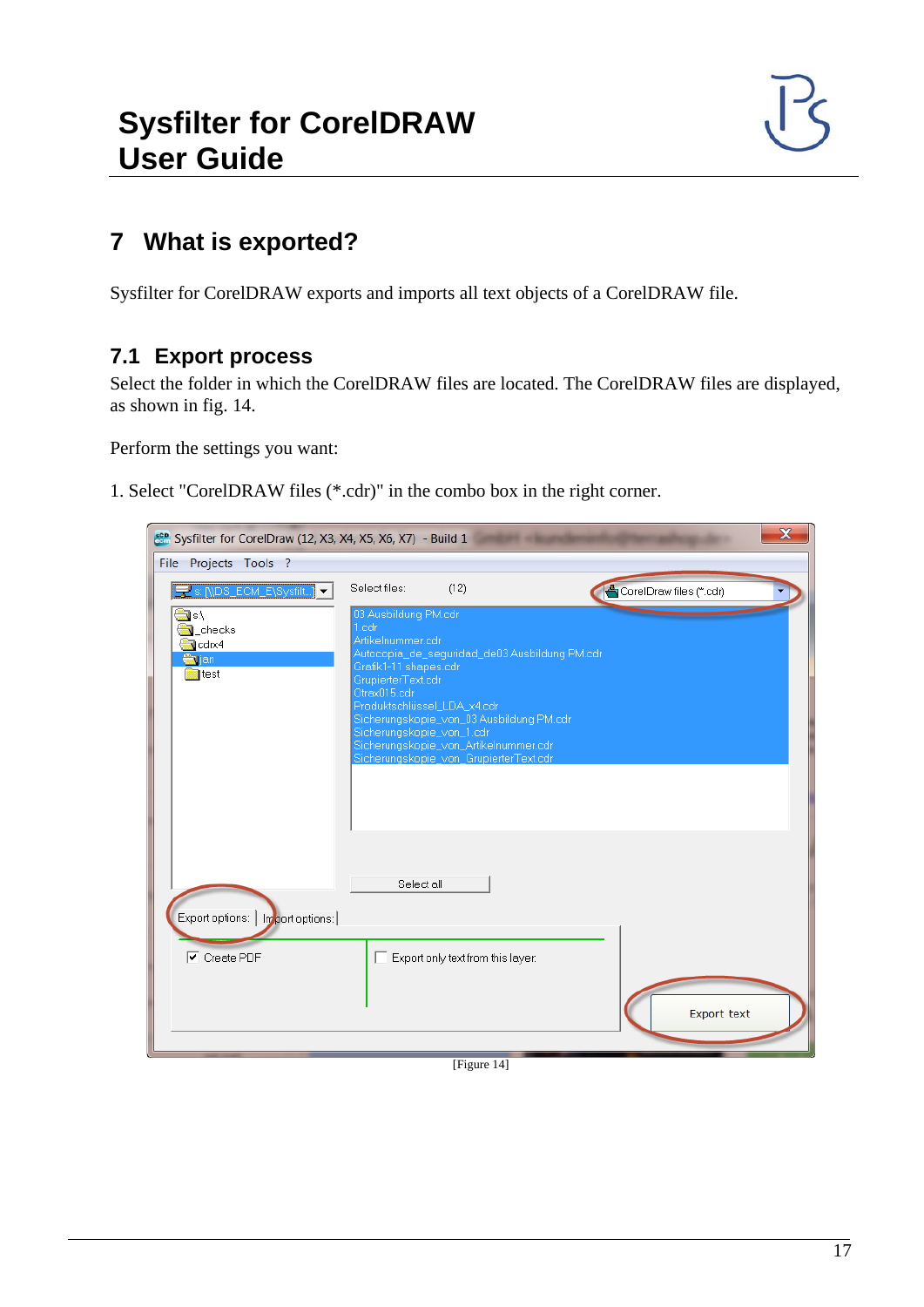

Select the export options you want.



 Highlight the CorelDRAW files which contain texts you want to export. Click onto the **"Export text" button** to launch the exporting process.



Progress indication bar appears now and the exporting process is monitored.<br>Depending on the size of the files and the performance of your computer this may take a few minutes. CorelDRAW will be started in the background a Depending on the size of the files and the performance of your computer this process may take a few minutes. CorelDRAW will be started in the background and appears on your desktop.



 To avoid possible side effects, we recommend that you do not work on your computer during the importing and exporting process.

If you did already export the texts of a certain project and run a second export Sysfilter will overwrite the existing RTF files in this folder. Please make sure that you really want to overwrite the existing files before launching a second exporting process!

After the export the following dialog appears:

| sco Sysfilter for CorelDraw (12, X3, X4, X5, X6, X7)                                                                                                   |  |  |  |  |
|--------------------------------------------------------------------------------------------------------------------------------------------------------|--|--|--|--|
| Text export: Job finished. Please select one of the following options:                                                                                 |  |  |  |  |
|                                                                                                                                                        |  |  |  |  |
| <b>Back</b><br>Quit<br>Show log file                                                                                                                   |  |  |  |  |
| Sysfilter for CorelDraw (12, X3, X4, X5, X6, X7) - Build 1<br>20.06.201410:02:29                                                                       |  |  |  |  |
| Option: Export<br>Option: Export -> RTF<br>Option: Create PDF                                                                                          |  |  |  |  |
| 2 File(s) selected<br>CorelDraw started - Version: Version 14.0.0.701                                                                                  |  |  |  |  |
| exporting Artikelnummer.cdr<br>File version: CorelDraw 14<br>1 object founds.<br>1 text objects<br>PDF created: s:\_checks\cdrx4\jan\Artikelnummer.pdf |  |  |  |  |
| File statistic                                                                                                                                         |  |  |  |  |
|                                                                                                                                                        |  |  |  |  |
|                                                                                                                                                        |  |  |  |  |

[Figure 15]

Back  $\rightarrow$  Back to main menu

Show log file  $\rightarrow$  Log file is displayed. Information about version, file number and options.

Quit  $\rightarrow$  Closes the program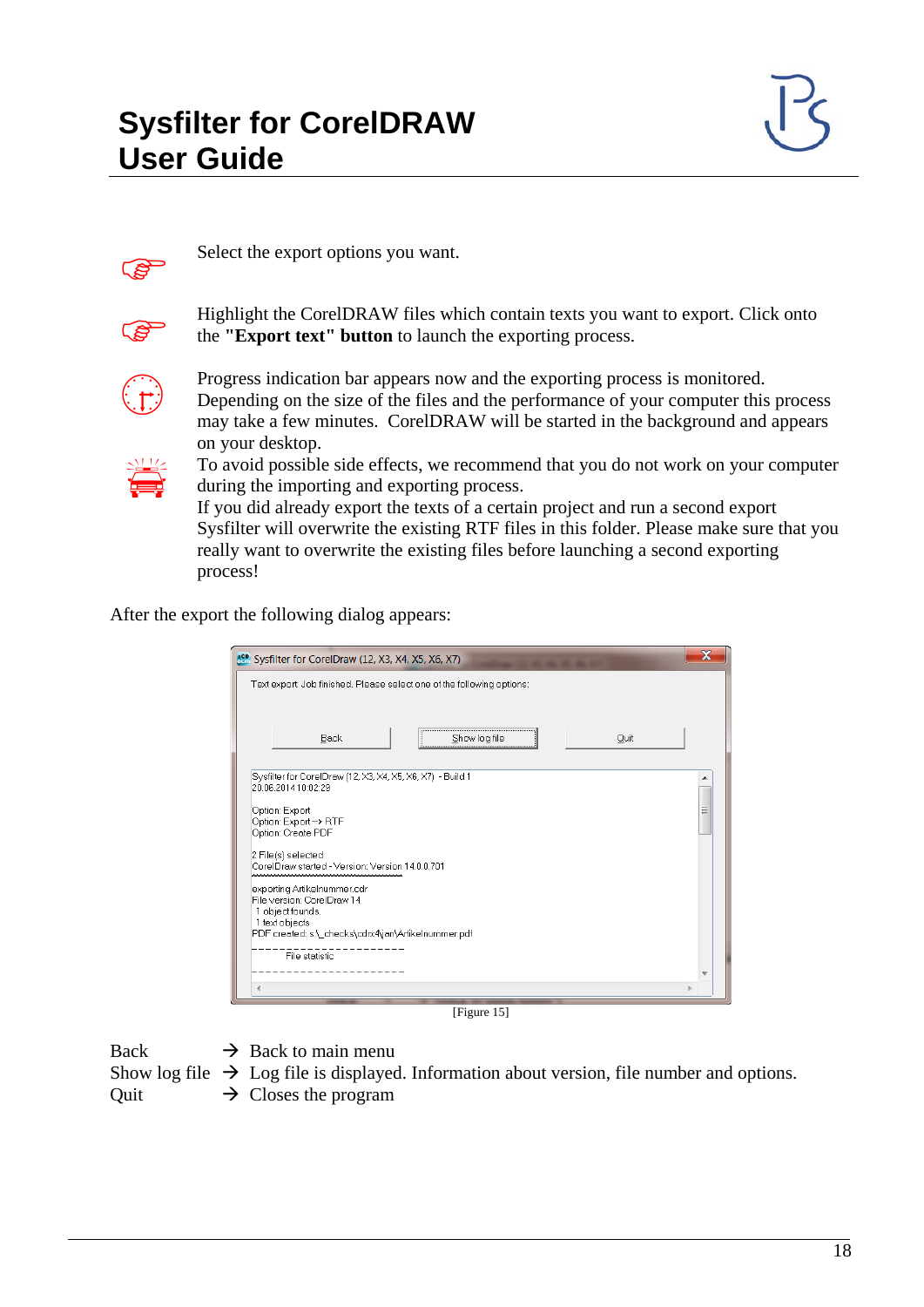#### <span id="page-18-0"></span>**7.2 Export results / Translation with translation tools**

The exported files are now in the same folder as the CorelDRAW files.

The name of the export files consists of the name of the CorelDRAW file including the file extension ".cdr".

Example: A CorelDRAW file named "Name.cdr"

| File name (CorelDRAW) | <b>Export option:</b>           | <b>Export file name</b> |
|-----------------------|---------------------------------|-------------------------|
|                       | $\rightarrow$ Standard settings | Name.cdr.rtf            |
|                       |                                 |                         |
|                       | -> "Create PDF"                 | Name. <b>pdf</b>        |
| Name.cdr              |                                 |                         |

File extension ".rtf". The files are saved in the text interchange format "rtf" (rich text format). Files are now ready for further processing. This text interchange format can be used in Word as well as in several other word processing programs and translation tools.

 The files can be translated directly with the translation tool **Trados** without further pre- or postprocessing. Texts that must not be edited or translated are formatted as "tw4winexternal".



[Figure 16, Example for all Sysfilter tools]



**Please make sure that you don't change, delete or move the texts that are formatted in grey** (filter information), otherwise errors will occur during import process ofter translation. The filtering information is format **formatted in grey (filter information), otherwise errors will occur during the import process after translation.** The filtering information is formatted as "tw4winExternal" and encapsulated between "< $! -$ " and "-->".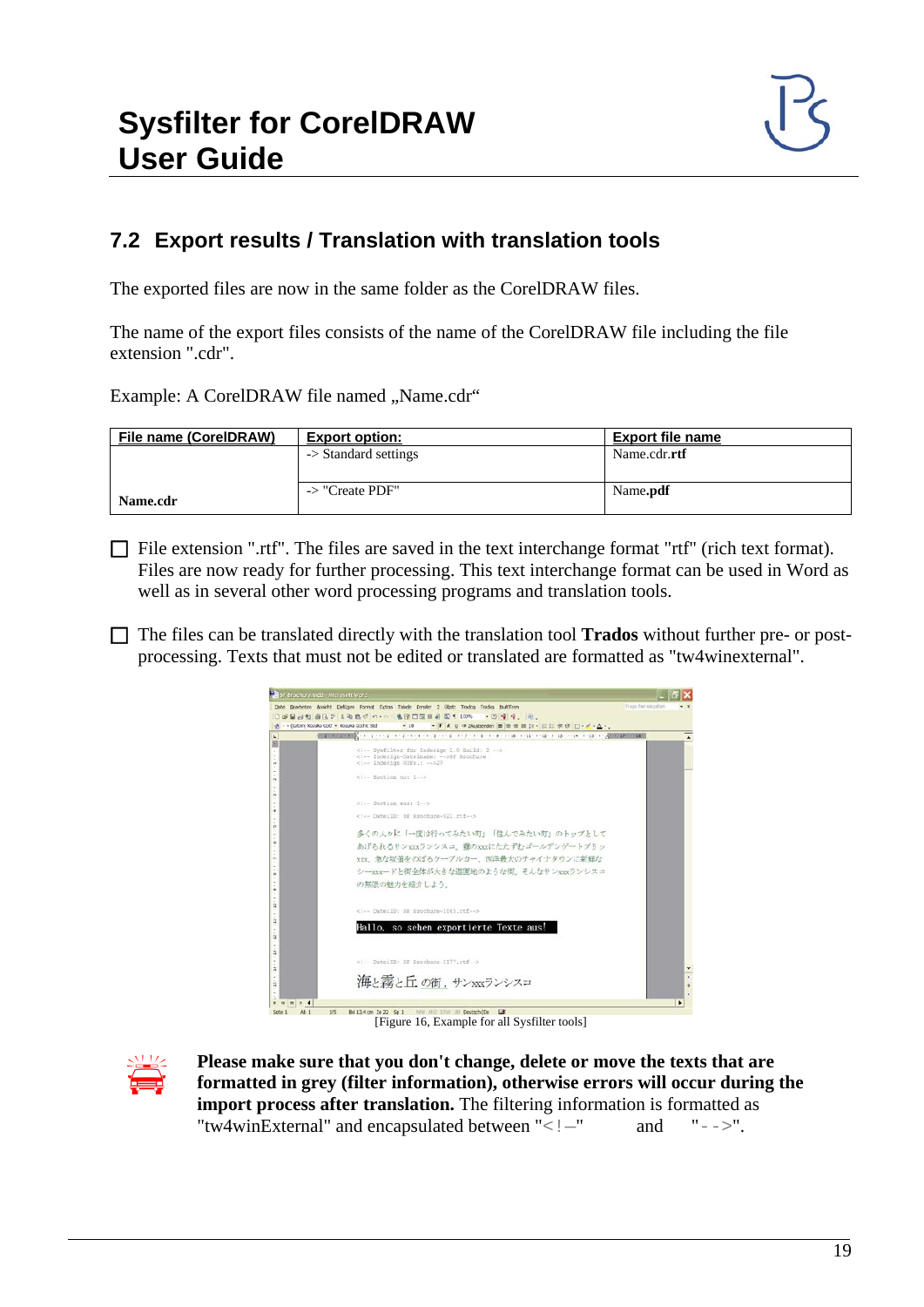# <span id="page-19-0"></span>**8 Import**

1. Select "RTF files (\*.rtf)" in the combo box in the right corner.

Select the folder in which **the CorelDRAW files and the translated RTF files** are located or use the project menu to get to one of your project folders. The RTF-files will appear. Highlight the files you want to process.

Select the import options you want (refer to: Export and import functions). Click onto the "Import text" button to launch the importing process.

| Sysfilter for CorelDraw (12, X3, X4, X5, X6, X7) - Build 1                                                                                                          |                                                                                                                                                            | $\overline{\mathbf{x}}$ |
|---------------------------------------------------------------------------------------------------------------------------------------------------------------------|------------------------------------------------------------------------------------------------------------------------------------------------------------|-------------------------|
| File Projects Tools ?<br>B s: [\DS_ECM_E\Sysfilt] ▼<br>$\frac{1}{\sqrt{2}}$ s.\<br><b>Conduction</b><br>$\bigoplus$ cdrx4<br><b>Ca</b> jan<br>$\blacksquare$ ] test | Select files:<br>(6)<br>03 Ausbildung PM.cdr.rtf<br>1.cdr.rtf<br>Artikelnummer.cdr.rtf<br>GrupierterText.cdr.rtf<br>Otrax0152.cdr.rtf<br>Otrax015s.cdr.rtf | RTF files (*.rtf)       |
| Export options:   Import options:<br>$\overline{\mathsf{v}}$ Create PDF                                                                                             | Select all                                                                                                                                                 | Import text             |

[Figure 17]



 Progress indication bar appears now and the exporting process is monitored. Depending on the size of the files and the performance of your computer this process may take a few minutes.

 To avoid possible side effects, we recommend that you do not work on your computer during the importing and exporting process.

You should **never** use your original files for import or export processing, only copies. Take your time to save the original files and your translated files in a separate folder!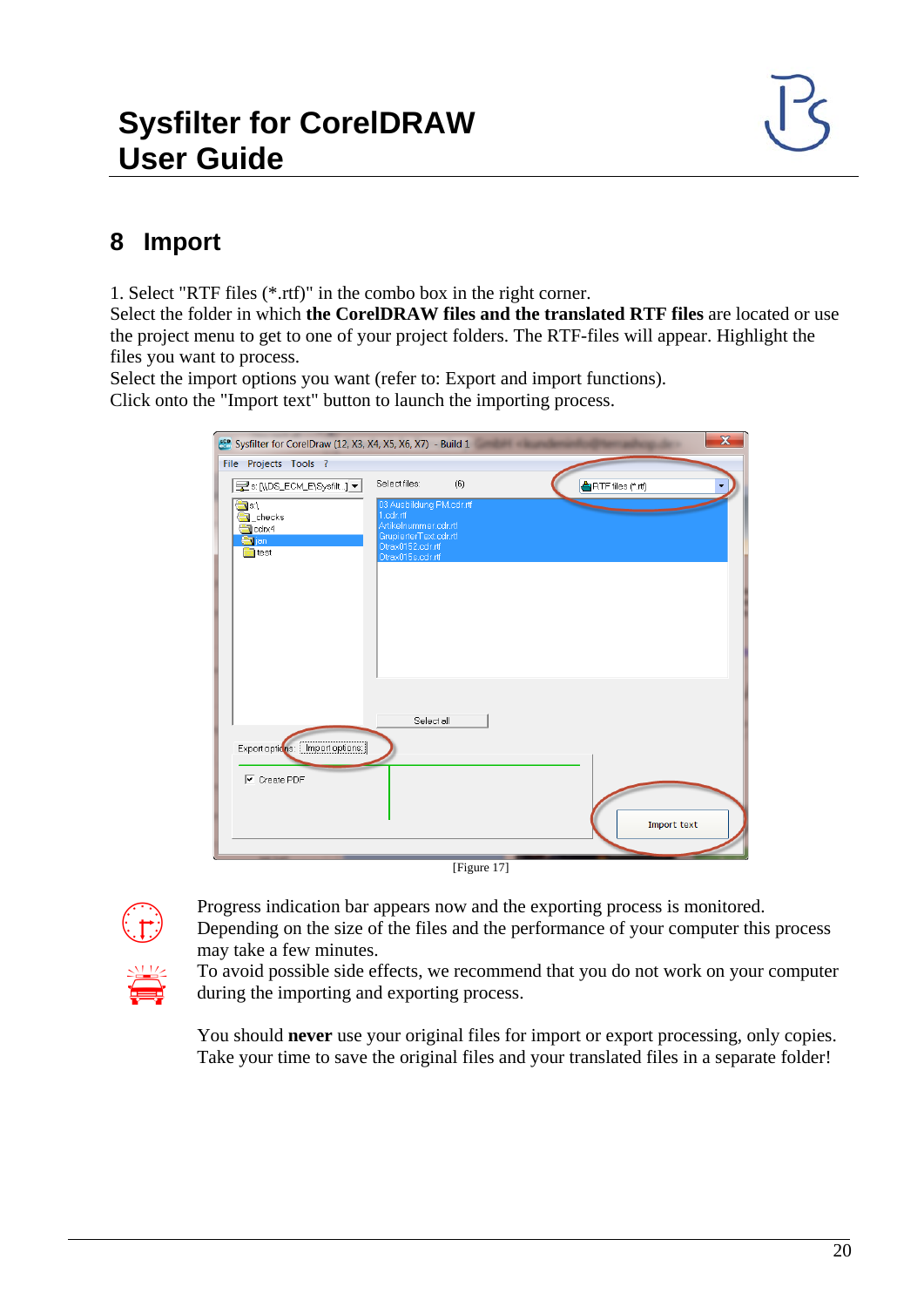After the import the following dialog appears:

| sca. Sysfilter for CorelDraw (12, X3, X4, X5, X6, X7)                                                                | $\infty$ |
|----------------------------------------------------------------------------------------------------------------------|----------|
| Text import: Job finished. Please select one of the following options:                                               |          |
|                                                                                                                      |          |
| Show log file<br>Back<br>Quit                                                                                        |          |
|                                                                                                                      |          |
| Sysfilter for CorelDraw (12, X3, X4, X5, X6, X7) - Build 1<br>20.06.201410:09:00                                     |          |
| Option: Import<br>Option: Create PDF                                                                                 | Ξ        |
| 2 File(s) selected<br>CorelDraw started - Version: Version 14.0.0.701                                                |          |
| importing Artikelnummer.cdr.rtf<br>File version: CorelDraw 14<br>PDF created: s:\_checks\cdrx4\jan\Artikelnummer.pdf |          |
| File statistic                                                                                                       |          |
| Total lines: (53 Characters)<br>2.3                                                                                  |          |
|                                                                                                                      |          |

[Figure 18]

Back  $\rightarrow$  Back to main menu Show log file  $\rightarrow$  Log file is displayed. Information about version, file number and options.<br>Quit  $\rightarrow$  Closes the program  $\rightarrow$  Closes the program



**The CorelDRAW files now contain the translated texts.**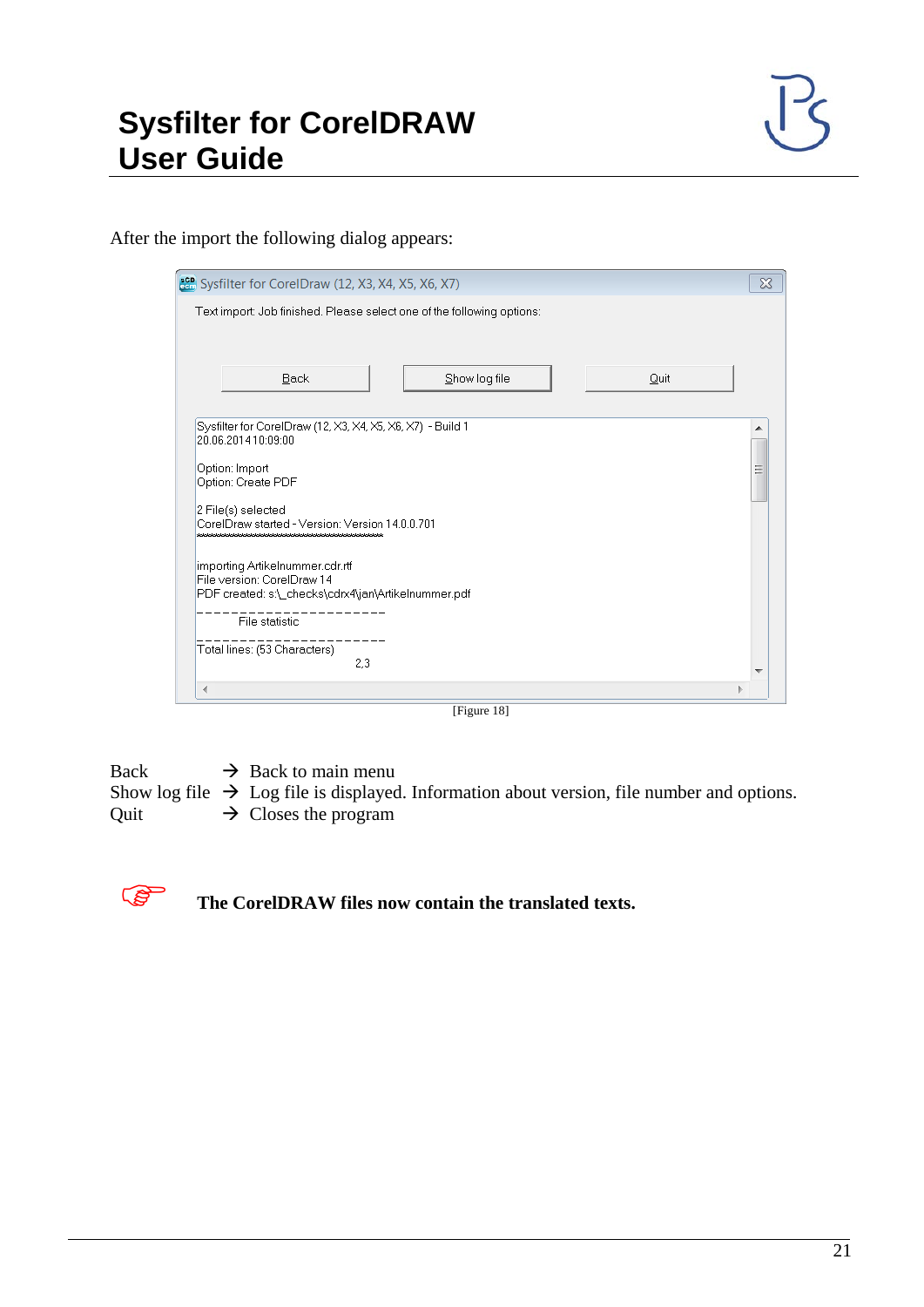#### <span id="page-21-0"></span>**8.1 Post-processing**



Remember that automated filter processes require layout control and, depending on the file structure post layout the file structure, post layout.

Due to the automation of text export and import Sysfilter Tools significantly reduce pre- and posttranslation formatting and layout expenses and thus help you to save a lot of time and money during translation process. Nonetheless you should consider, that automated filter processes require layout control and, depending on the file structure, post layout. Especially for very complex files, we recommend that you test the suitability of Sysfilter Tools.

#### <span id="page-21-1"></span>**8.2 Proofreading / Create PDF files**

During export and import you can automatically create PDF files. Select the corresponding checkbox on the export or import tab.



 The PDF files can be used as reference material for translation, proofreading or layout control.



 If you did already export the texts of a certain project and run a second export Sysfilter will overwrite the existing RTF files in this folder. Please make sure that you really want to overwrite the existing files before launching a second exporting process!

You should NEVER use your original files for import or export processing, only copies. Take your time to save the original files and your translated files in a separate folder!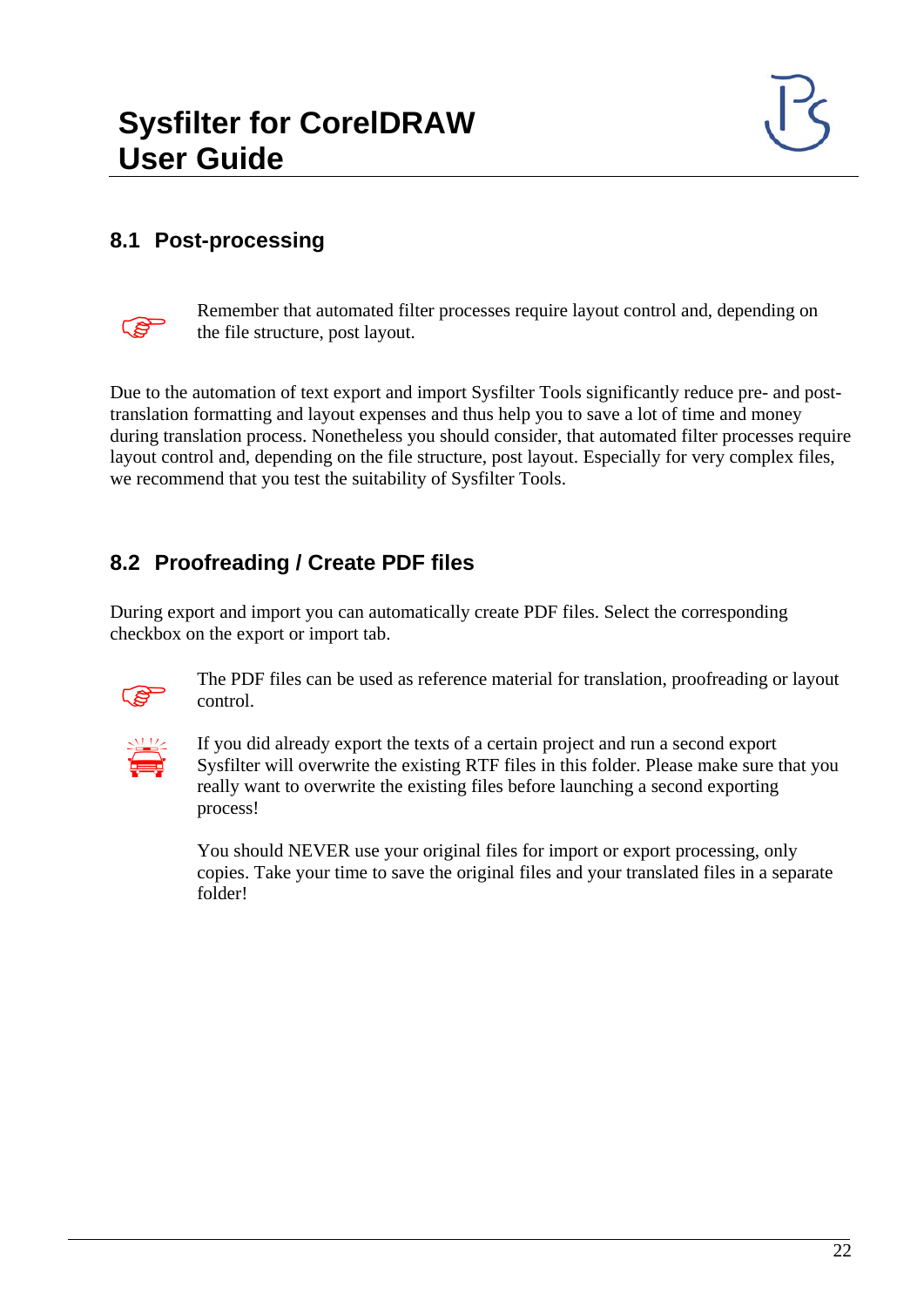# <span id="page-22-0"></span>**9 Sysfilter Advanced Settings / Tools**

How to activate the option window:

Click on the menu **"Tools" "Options..."**

#### <span id="page-22-1"></span>**9.1 "Settings"**

| sco Options                    | $\mathbf{x}$                                                                                                                                 |
|--------------------------------|----------------------------------------------------------------------------------------------------------------------------------------------|
| Generally<br>Settings<br>Count | Options<br>CorelDraw X7<br>CorelDraw version<br>۳<br>Start CorelDraw after export/import process<br>$\overline{\mathbf{v}}$ Interactive Mode |
|                                | X Cancel<br>$\bullet$ OK                                                                                                                     |

#### **"CorelDRAW version"**

Sysfilter for CorelDRAW supports different versions of CorelDRAW. Select the desired CorelDRAW version from the combo box.

#### **The corresponding CorelDRAW version must be installed on your system.**

**"Start CorelDRAW after export/import process"**

CorelDRAW remains open.

#### **"Interactive Mode"**

CorelDRAW is visible during the text transfer. The single steps of the export/import process and CorelDRAW messages are visible.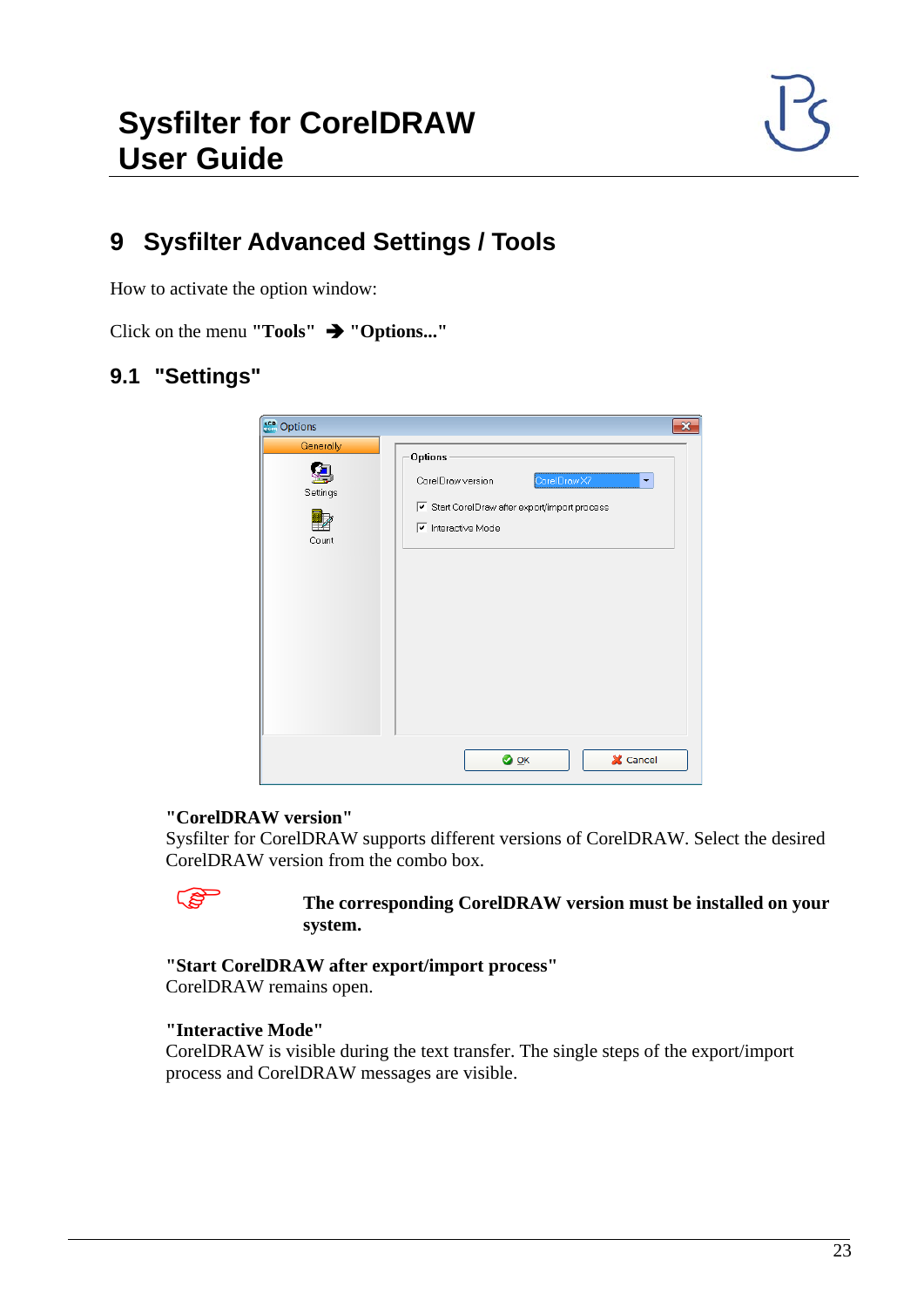#### <span id="page-23-0"></span>**9.2 "Count"**

| <b>scp</b> Options             | $\overline{\mathbf{x}}$                                                                                                                      |
|--------------------------------|----------------------------------------------------------------------------------------------------------------------------------------------|
| Generally<br>Settings<br>Count | <b>Count values</b><br>Price per line:<br>1,00<br>0,13<br>Price per word:<br>$53 -$<br>Characters per line:<br>Currency:<br>EUR <sup>+</sup> |
|                                | X Cancel<br>$\bullet$ ok                                                                                                                     |

Modify the settings of word count and price calculation according to your needs

The LOG file contains information about the export process, the total character number, the number of lines (53 characters per line) and number of words.



During export/import the counting and calculation information is written into the LOG  $\overline{5}$ file. To view the LOG file click onto "Show LOG file".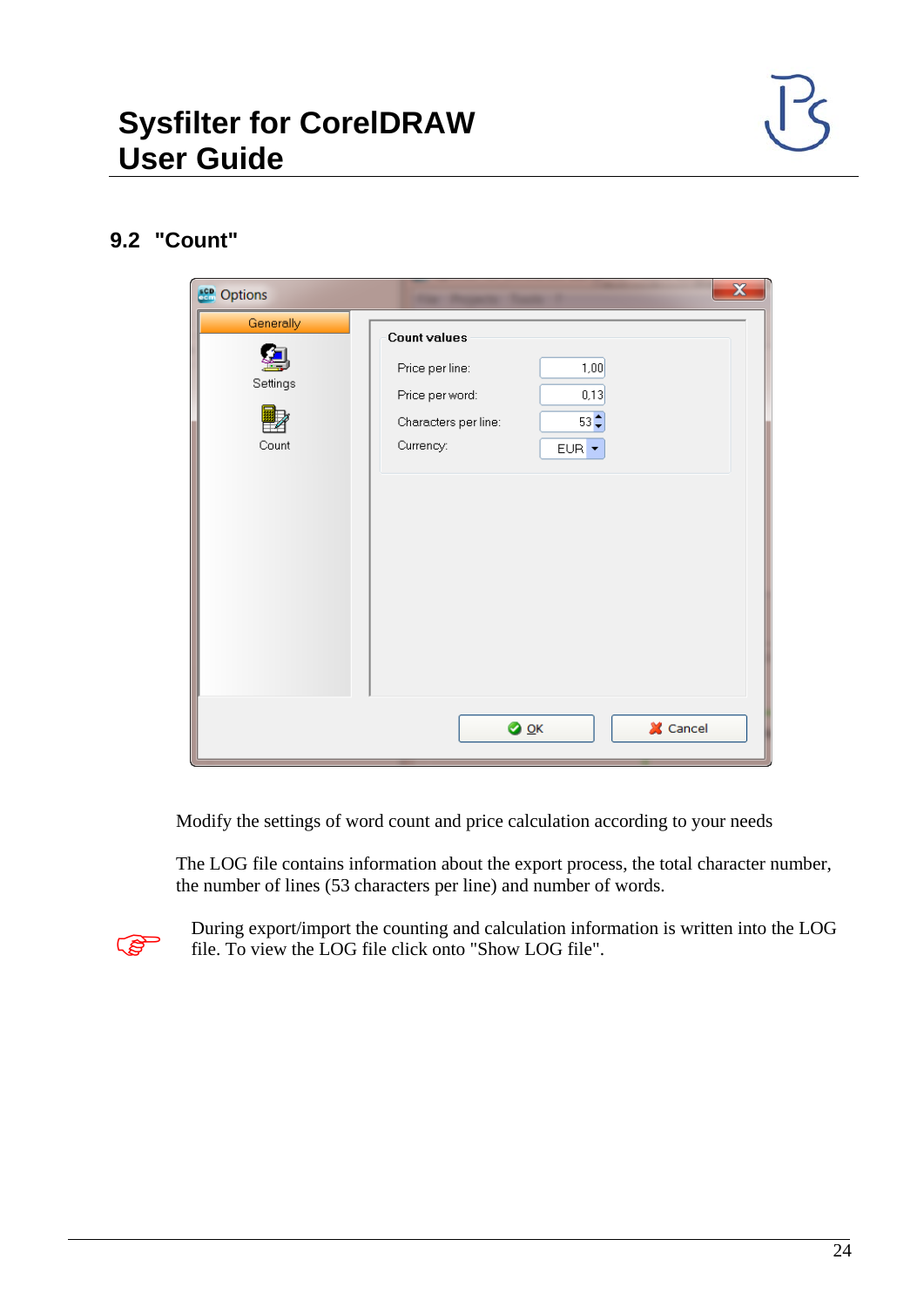# <span id="page-24-0"></span>**10 Export and import log**

During export and import a log file is generated and saved in the current directory ("export.log" / "import.log"). The log file contains information about the processing progress and of errors that may have occurred.



 You should check the log files after each export and import. The log file can be opened with any common text editor.

# <span id="page-24-1"></span>**11 Line/word count**

Sysfilter offers the following possibility of text count:

Sysfilter count and calculation function for text count and price calculation.

#### <span id="page-24-2"></span>**11.1Sysfilter text count and calculation function**

Import and export process are documented in a log file. The log file contains information about import and export process as well as **line count**, **word count** and **translation price calculation**. Sometimes you might have found it difficult to calculate the translation price of a project including a large number of CorelDRAW-files. The Sysfilter count and calculation function enables you to **calculate the translation price during a simple export/import process**.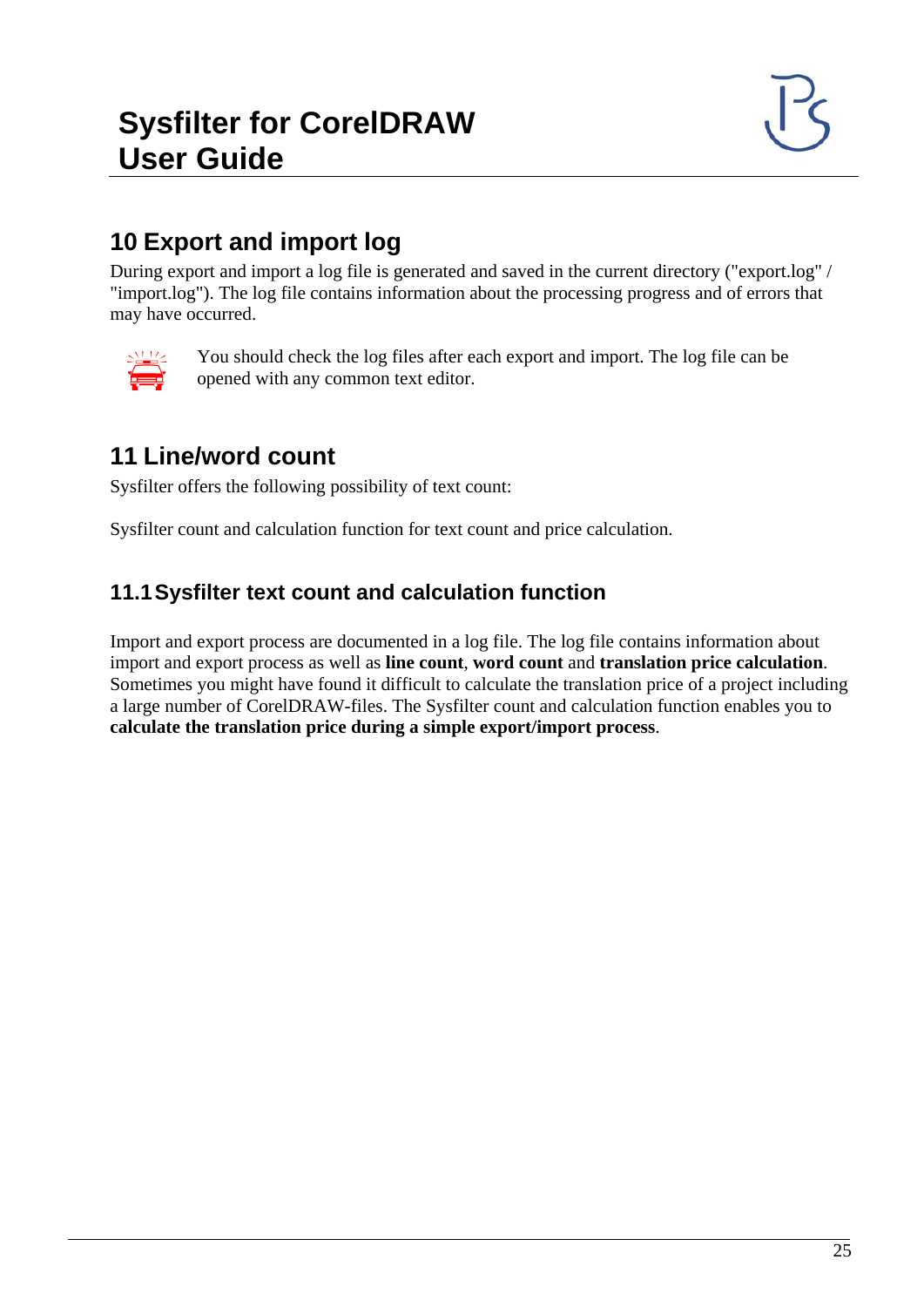To use the Sysfilter count and calculation function please proceed as follows: Go to the main menu and follow the menu path **Tools**  $\rightarrow$  **Options...** The following screen will be displayed.

| <b>sca</b> Options             | $\chi$                                                                                                                                       |
|--------------------------------|----------------------------------------------------------------------------------------------------------------------------------------------|
| Generally<br>Settings<br>Count | <b>Count values</b><br>Price per line:<br>1,00<br>0,13<br>Price per word:<br>$53 -$<br>Characters per line:<br>Currency:<br>EUR <sup>-</sup> |
|                                | X Cancel<br>$\bullet$ OK                                                                                                                     |
|                                | [Figure 19]                                                                                                                                  |

Modify the settings of word count and price calculation according to your needs

During export/import the counting and calculation information is written into the log file. To view the log file click onto "Show log file".

The log file ("export.log/import.log") is saved in the same folder as the CorelDRAW files. If you want to save the log file into a different directory, proceed as follows: Click onto "Show log file" after the export/import is completed. Then click right mouse button. A file saving dialog will be displayed. You can open the log file with any common text editor.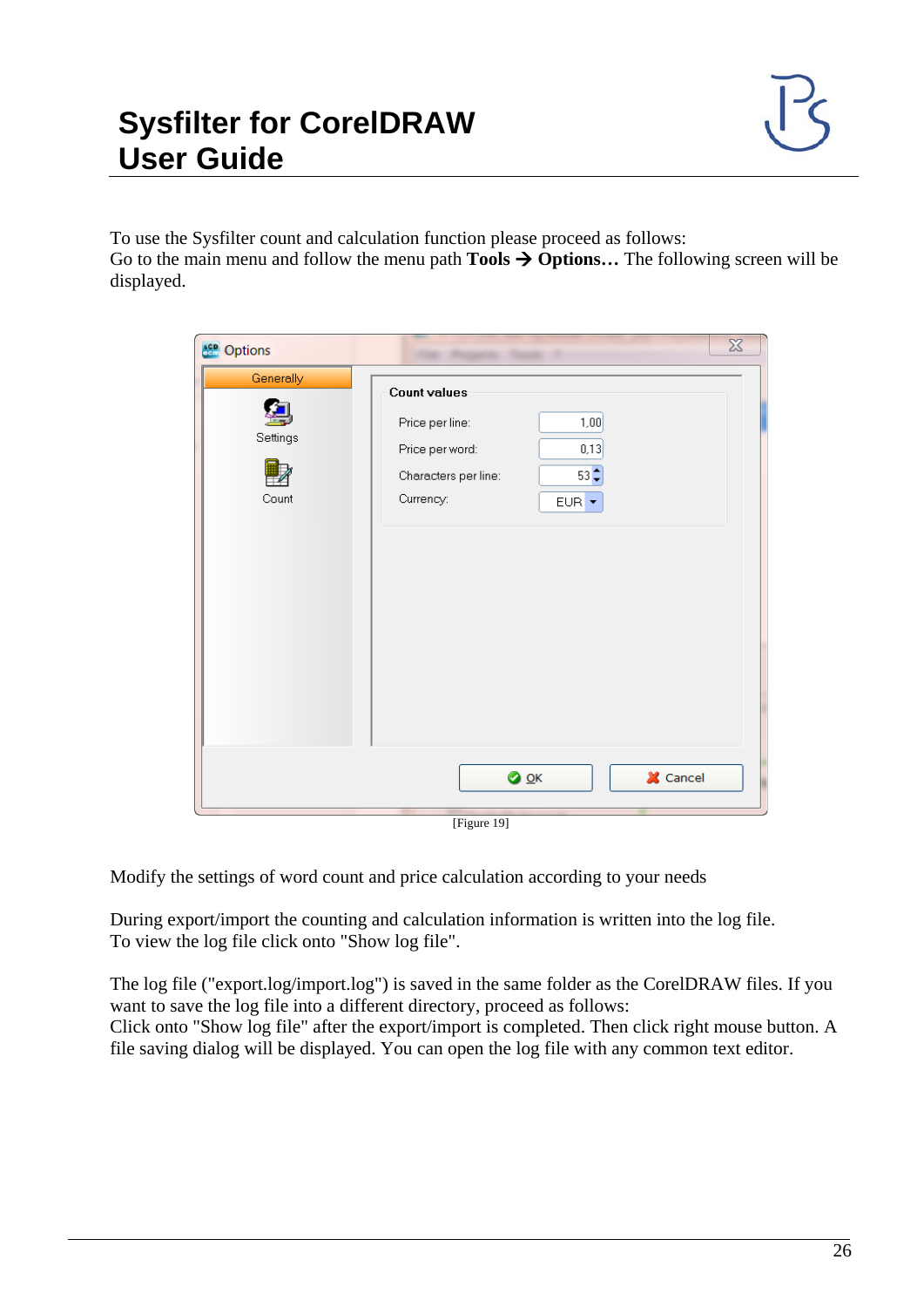

And that's what a Sysfilter log file looks like:

```
Sysfilter for CorelDraw 12, X3-X6 - Build 1
30.06.2013 20:51:26
Option: Export
1 File(s) selected
CorelDraw started - Version: Version 16.1.0.843
Word started - Version: 15.0
exporting Testdatei.cdr
Option: Export --> RTF
File version: CorelDraw 16
   260 object founds.
   44 text objects
\overline{\mathtt{Total lines}}: \overline{(\mathtt{53\,Characters})} \hspace{2.5cm} \overline{\mathtt{10}} \hspace{2.5cm} \overline{\mathtt{11}} \hspace{2.5cm} \overline{\mathtt{21}} \hspace{2.5cm} \overline{\mathtt{22}} \hspace{2.5cm} \overline{\mathtt{23}} \hspace{2.5cm} \overline{\mathtt{24}} \hspace{2.5cm} \overline{\mathtt{25}} \hspace{2.5cm} \overline{\mathtt{26}} \hspace{2.5cm} \overline{\mathtt{27}} \hspace{2.5cm} \overline{\mathtt{28}} \hspace53,79
53,79<br>Total words:
                                     433
\mathbf{I}Statistics
Chars Total:
                                  2851
Total lines: (53 Characters) - - - - - - - -53,79
\frac{1}{\text{Total words:}}433
\mathbf 153,79
\overline{\mathtt{Total}}\ \overline{(\mathtt{words})}\ \overline{\mathtt{in}}\ \overline{\mathtt{EUR}}\colon\overline{\mathtt{---}}\ \overline{\mathtt{---}}\ \overline{\mathtt{---}}\ \overline{\mathtt{---}}\ \overline{\mathtt{---}}\ \overline{\mathtt{---}}\ \overline{\mathtt{---}}\ \overline{\mathtt{---}}\ \overline{\mathtt{---}}\ \overline{\mathtt{---}}\ \overline{\mathtt{---}}\ \overline{\mathtt{---}}\ \overline{\mathtt{---}}\ \overline{\mathtt{---}}\ \overline{\mathtt{---}}\ \overline{\mathtt{---}}\ \overline{\mathtt{---}}\ \overline{\mathtt{---56,29
```
[Figure 20]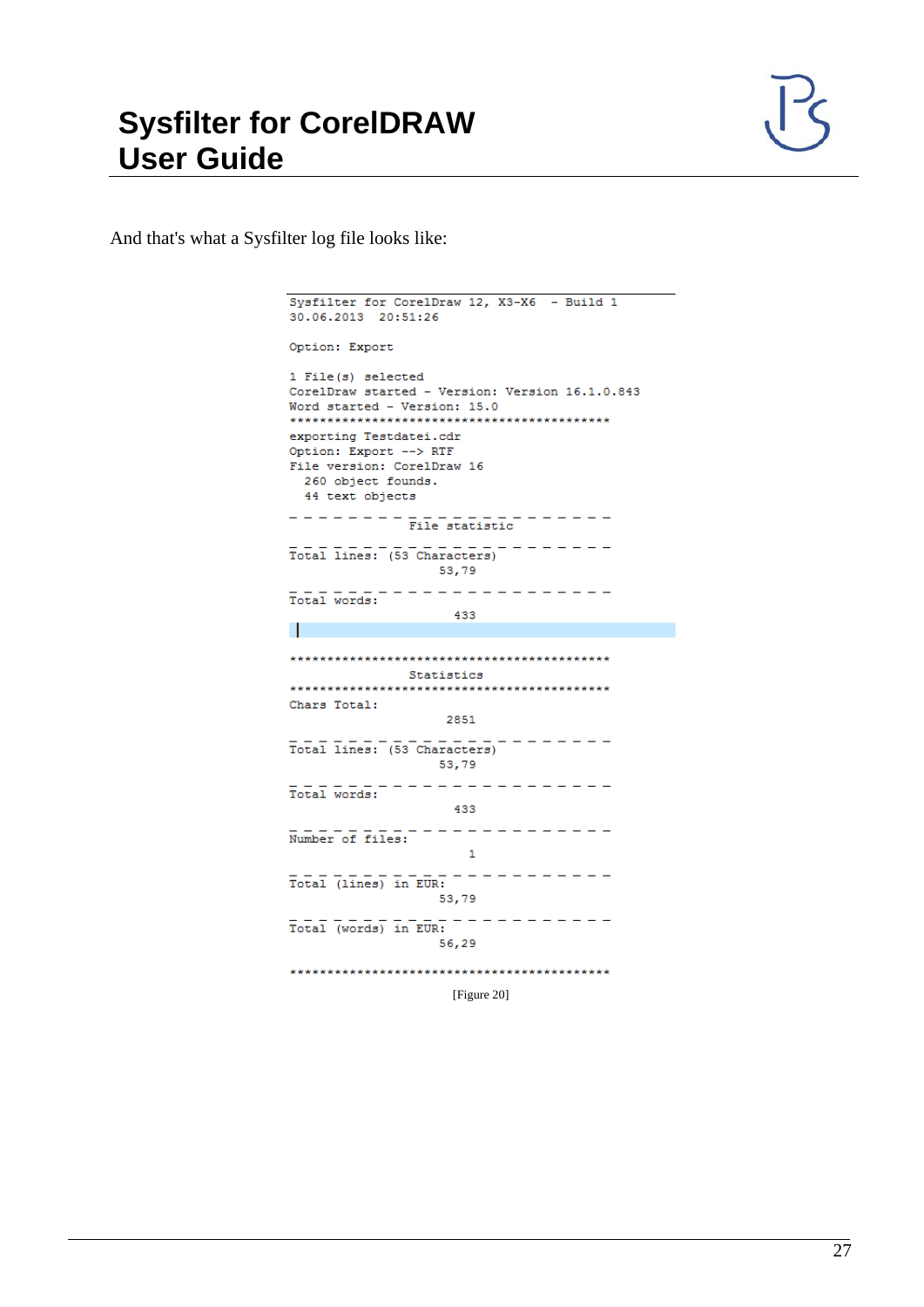#### <span id="page-27-0"></span>**12 Known Issues**

If errors occur during import or export:

- Deactivate all warnings in CorelDRAW:

**Open CorelDRAW** and go to menu "Tools" (**Tools -> Options -->Work space--> Warnings**) and deactivate all check boxes.

If warnings are activated, Sysfilter can be blocked by CorelDRAW warning messages.

| Arheitsbereich                                                                                                                                                                                                                                                                                                 | Warnungen                                                                                                                                                                                                                                                                                                                                                                                                                                                                                 |                          |
|----------------------------------------------------------------------------------------------------------------------------------------------------------------------------------------------------------------------------------------------------------------------------------------------------------------|-------------------------------------------------------------------------------------------------------------------------------------------------------------------------------------------------------------------------------------------------------------------------------------------------------------------------------------------------------------------------------------------------------------------------------------------------------------------------------------------|--------------------------|
| Allgemein<br>Anzeige<br><b>Bearbeiten</b><br>An Objekten ausri<br>Dynamische Hilfsli<br>Warnungen<br><b>VBA</b><br>Speichern<br>Arbeitsspeicher<br>Plugins<br><b>E</b> -Text<br><b>E</b> -Hilfsmittelpalette<br><b>Anpassung</b><br>Dokument<br>Ŵ<br><b>Global</b><br>$\overline{\phantom{a}}$<br><b>TITLE</b> | Warnungen anzeigen bei:<br>Konvertierung in CMYK<br>Interaktion von transparentem Objekt mit Schmuckfarbe<br>Interaktion von hinterlegtem Schatten mit Schmuckfarbe<br>Füllmuster in anderem als RGB-Format<br>Konvertierung in Duoton<br>Linseneffekte auf Duoton anwenden<br>Zu komplexe Verzerrung<br>Weiche Maske durch Farbmaske ersetzen<br>Effekte auf Text mit eingebetteten Grafiken anwenden<br>Text einfügen und importieren<br>Datei in Dokument mit Doppelseiten importieren |                          |
|                                                                                                                                                                                                                                                                                                                |                                                                                                                                                                                                                                                                                                                                                                                                                                                                                           | Abbrechen<br>OK<br>Hilfe |

The warning messages can be activated again after text transfer.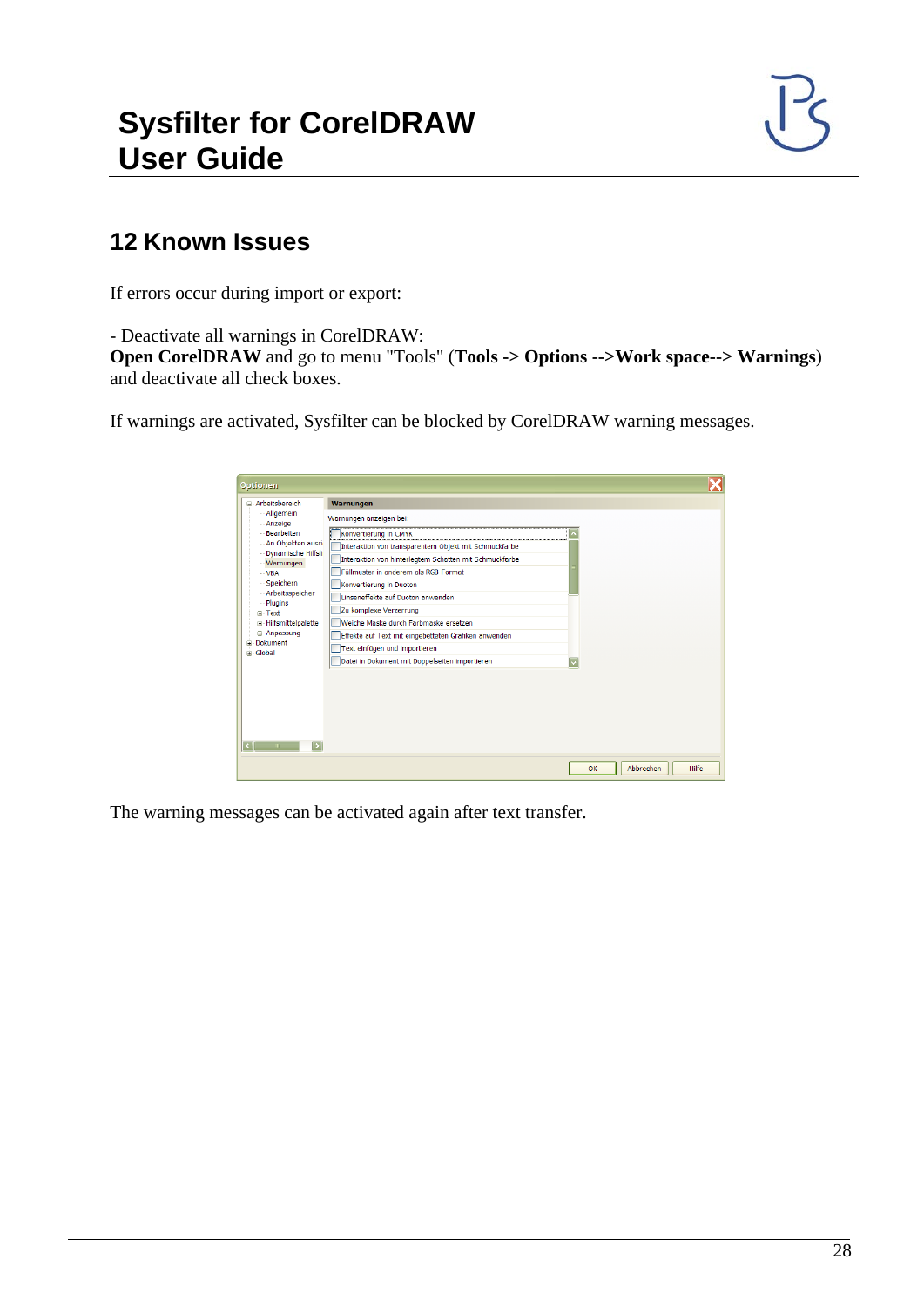# <span id="page-28-0"></span>**13 Technical Support**

You will be provided with free support in our Support Forums on our website under http://www.sysfilter.de  $\rightarrow$  "Support". You have to register before in order to ask questions.

Detailed information, sample files or screen shots especially the log file will help us process your request more quickly and accurately.

Please make sure to include the following information:

Operating system:

CorelDRAW Version:

Word Version:

This will make it easier for us to respond to your request.

Use the following e-mail address to get in touch with our support.

E-Mail: support@sysfilter.de



 If you have any problems or questions concerning Sysfilter please first check this user guide or our support forum for help.



 Time-critical support requests cannot be answered under our free support. Inquire about our Special Support.

# <span id="page-28-1"></span>**14 Training**

We will be glad to train you or your staff members. On site in your company or via the Internet by means of online sessions at your workplace. Inquire about our trainings – we will advise you.

#### <span id="page-28-2"></span>**15 New Features**

**Sysfilter is continuously updated based on our tests and your suggestions.** If you are already a customer, it will pay off for you to download the updated Sysfilter versions from our [Download Centre](http://www.polmannshop.com/ware/en/content/24-sysfilter-downloads) on a regular basis smaller updates are available free of charge.